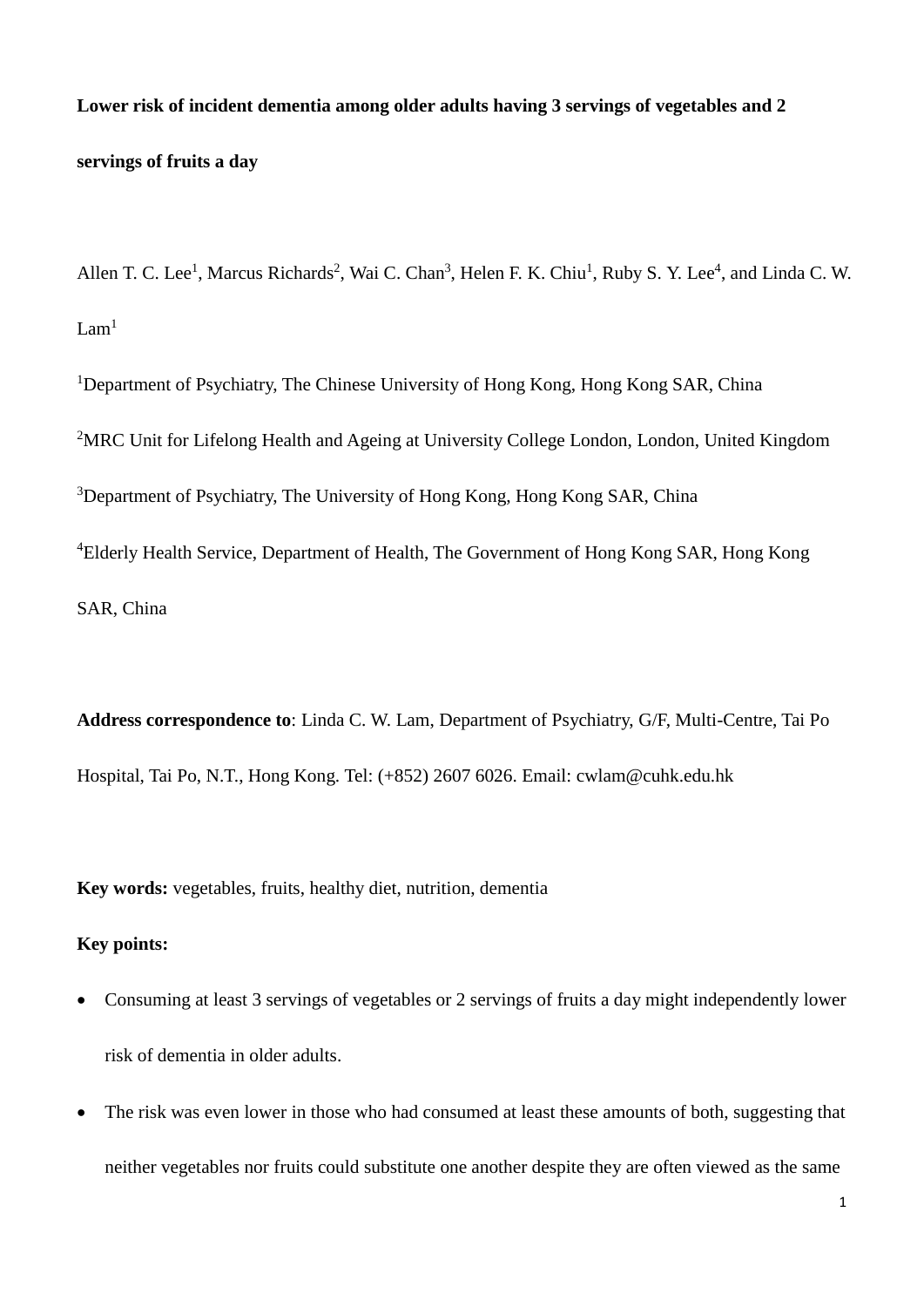food group.

 Having 3 servings of vegetables and 2 servings of fruits a day in late life might help prevent dementia.

**Word count:** 2,490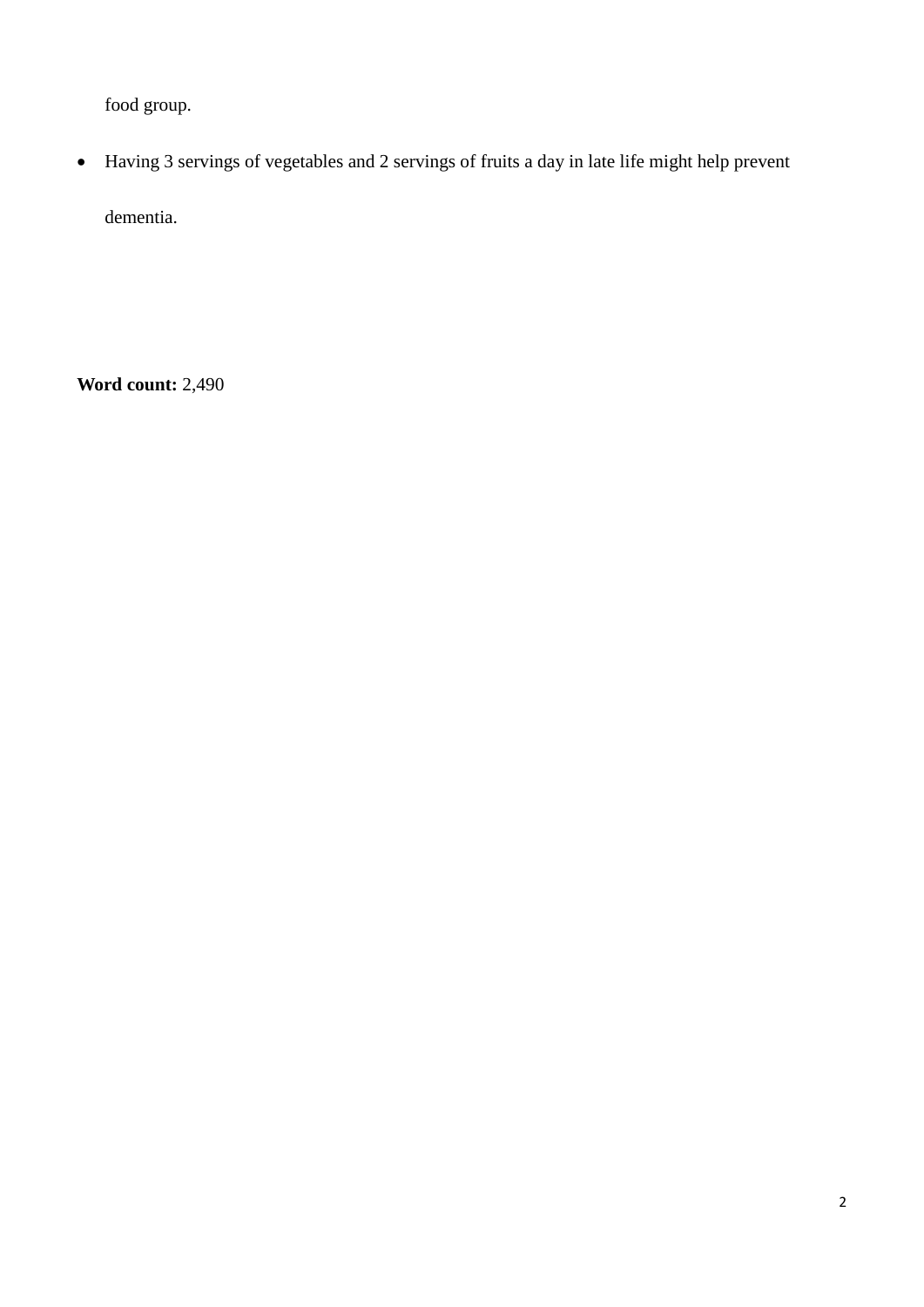#### **ABSTRACT**

**Background:** dietary modification can potentially reduce dementia risk, but consensus on the amount of vegetables and fruits required for cognitive maintenance is lacking. We examined whether the minimal daily requirement of vegetables and fruits recommended by the World Health Organization (WHO) as part of a healthy diet for prevention of heart diseases and stroke would help older adults prevent dementia.

**Methods:** in this population-based observational study, we followed the dietary pattern and cognitive status of 17,700 community-living dementia-free older adults for 6 years. In line with the WHO recommendation, we defined the cutoff for adequate intake of vegetables and fruits as at least 3 and 2 servings per day, respectively. The study outcome was incident dementia in 6 years. Dementia was defined by presence of clinical dementia in accordance with the  $10<sup>th</sup>$  revision of the International Statistical Classification of Diseases and Related Health Problems (ICD-10) or Clinical Dementia Rating of 1 to 3.

**Results:** multivariable logistic regression showed that the estimated odds ratios for incident dementia were 0.84 (95% confidence interval 0.70–0.99; *P*<0.05) for those consuming at least 3 servings of vegetables per day, 0.83 (0.72–0.95; *P*<0.01) for those consuming at least 2 servings of fruits per day, and 0.70 (0.57–0.87; *P*=0.001) for those consuming at least these amounts of both, after adjusting for age, gender, educational level, hypertension, diabetes, heart diseases, stroke, Parkinson's disease, and depression.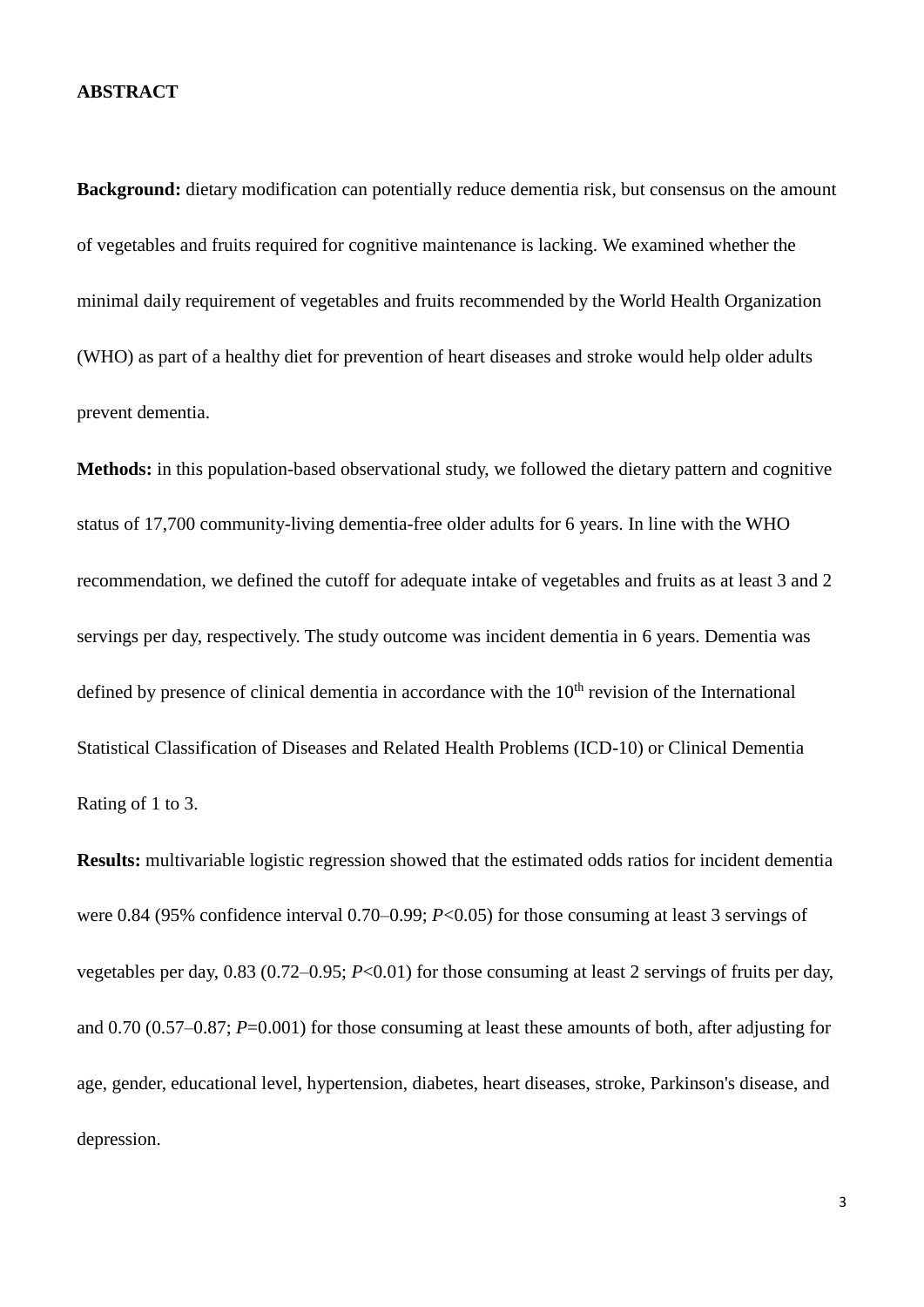**Conclusion:** having 3 servings of vegetables and 2 servings of fruits a day might help prevent

dementia in older adults.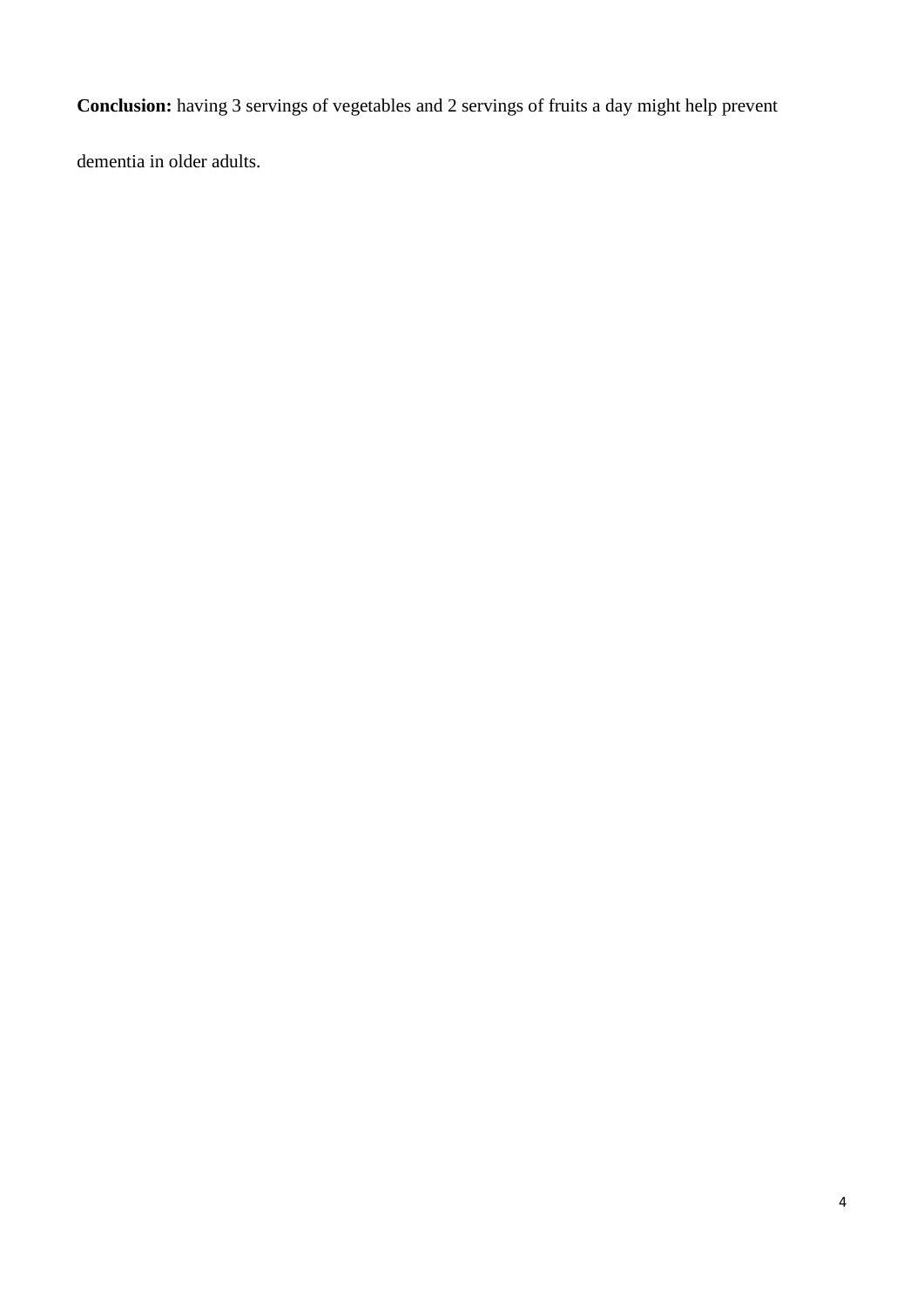#### **INTRODUCTION**

Dementia is now a global health concern [1]. In the absence of disease modifying treatment,

finding ways to prevent or slow dementia onset is of great clinical and public health importance [2–4]. Dietary modification is one non-pharmacological intervention that can potentially reduce dementia risk [5], as much evidence suggests that people who consume more vegetables have better cognition [6–11]. However, several questions remain unanswered. Although fruits are equally rich in vitamins compared to vegetables and are an important component of a healthy diet [12], their evidence of lowering dementia risk is comparatively less [6, 7, 13]. Moreover, it is uncertain how much vegetables or fruits one should eat to be regarded as having high consumption. Currently, there is no consensus on the recommended daily intake of vegetables and fruits for cognitive maintenance. To better understand how dietary modification can help prevent dementia, it is important to investigate whether vegetables and fruits could independently modify dementia risk and how much of them older adults need to eat every day.

In this study, we examined the amount of vegetable and fruit intake and followed the cognitive status of a large cohort of dementia-free older adults for 6 years. The objective was to investigate whether those consuming at least 3 servings of vegetables and 2 servings of fruits a day, which was in line with the World Health Organization (WHO) recommendation on the minimal daily requirement of vegetables and fruits for prevention of non-communicable diseases such as heart diseases, stroke, and cancer [12], were at a lower risk of incident dementia. The findings could potentially provide some insight into the daily amount of vegetables and fruits required for cognitive maintenance, and might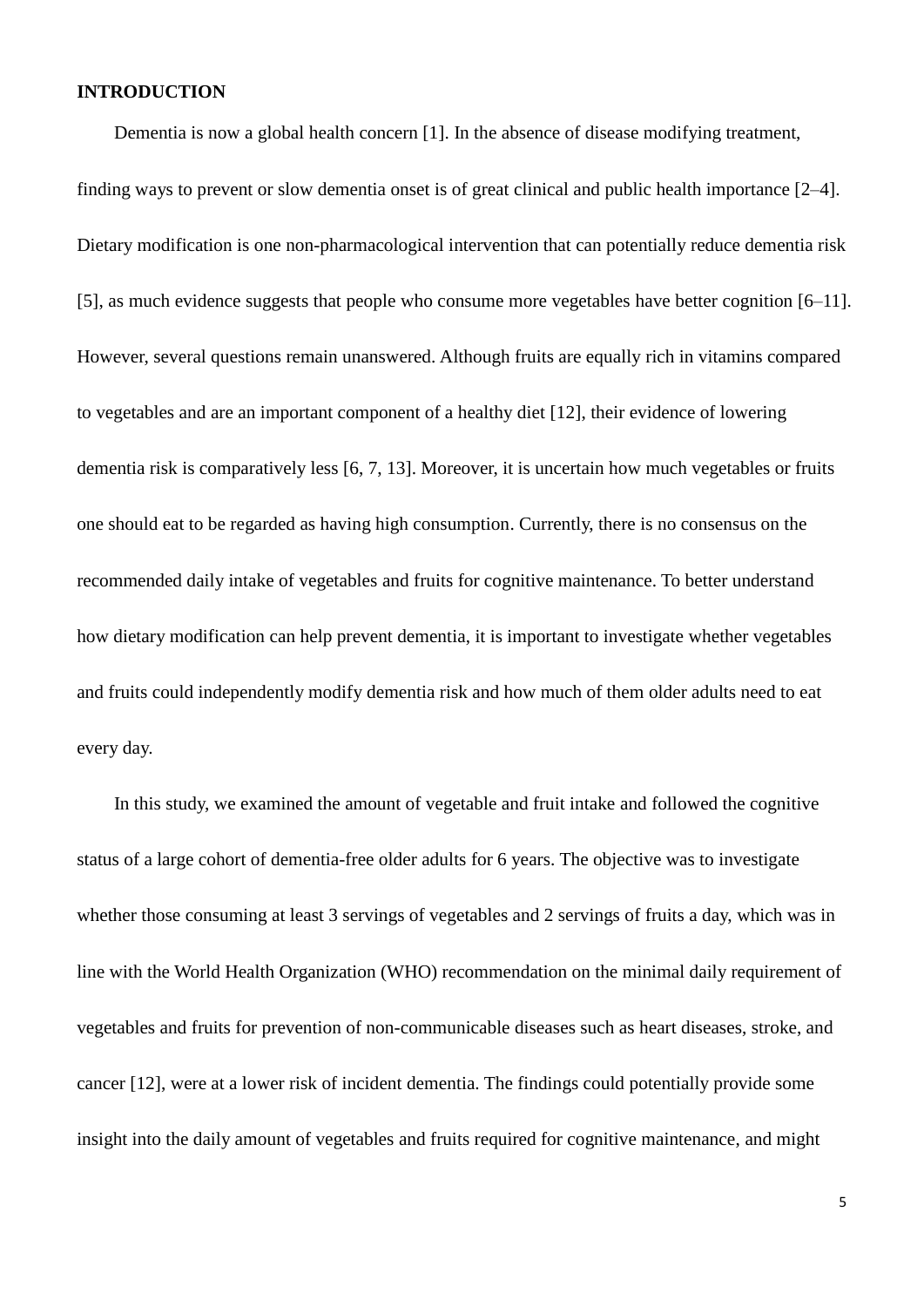highlight the importance of consuming adequate amount of not only vegetables but also fruits in

dementia prevention.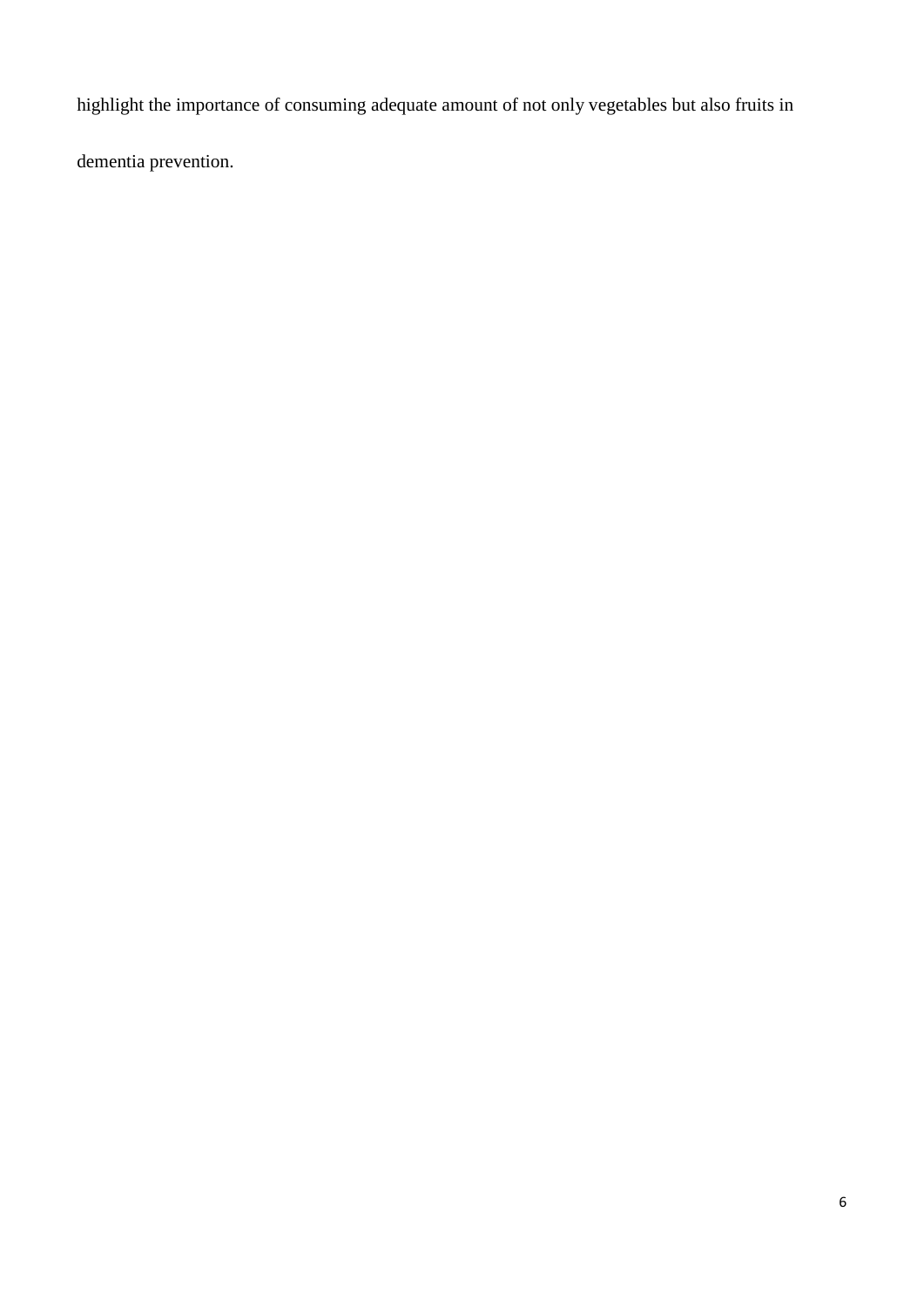#### **METHODS**

## **Study design and participants**

The present study shared the same design and cohort as our previous study [14]. In brief, this was a 6-year observational study of 18,298 local residents who received regular health assessment and dementia screening at the Elderly Health Centers (EHCs) of the Department of Health of the Government of Hong Kong between 2005 and 2011. Those who did not have re-assessment since 2008 were traced and offered a follow-up cognitive examination conducted by geriatric psychiatrists either at the EHCs, at their homes, or by phone in 2011. Inclusion criteria for this study were age 65 years and older, ethnic Chinese, and dementia-free. Those who lived in cared homes or had history of stroke or Parkinson's disease were also eligible for this study. Exclusion criteria were having clinical dementia or scoring below the education-specific cutoff on the Cantonese version of the Mini-Mental State Examination (C-MMSE) at baseline [15].

### **Assessment and quantification of vegetable and fruit consumption**

All participants were asked during the health assessment to describe their usual daily dietary pattern in the past one month. Relatives or caregivers were invited to provide collateral information for those who had difficulty in recalling their dietary habit. The amount of vegetable and fruit intake was quantified as the number of servings of vegetables and fruits per day, which was estimated by taking into consideration of the portion size and variety of vegetables and the amount and type of fruits that the participants usually ate every day, with each serving equivalent to about 80 grams [16]. Please see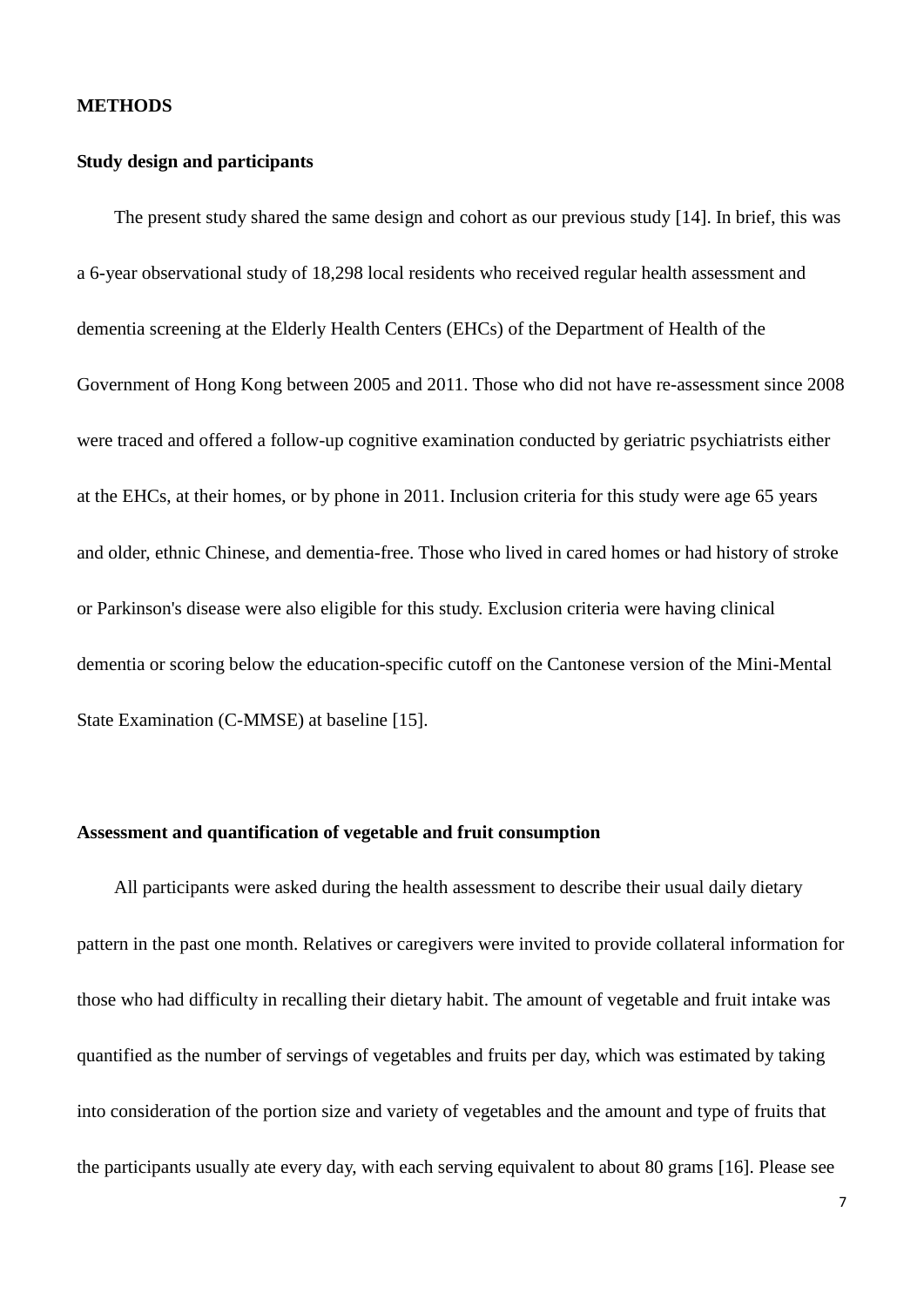Appendix 1 in the supplementary data for some examples of one serving of vegetables or fruits [17]. The cutoff for adequate intake of vegetables and fruits was defined as at least 3 and 2 servings per day, respectively, with reference to the WHO recommendation of a healthy balanced diet [12] and the findings of a recent systematic review [13].

## **Covariables**

Participants' demographics (age, sex, and education) and medical and psychiatric history (hypertension, type 2 diabetes mellitus, hypercholesterolemia, heart diseases, stroke, Parkinson's disease, body mass index, unintentional weight loss of 10% or more within a year, smoking pattern, depression, and dementia) were examined during the health assessment. All diseases were verified and classified by primary care physicians at the EHCs in accordance with the  $10<sup>th</sup>$  revision of the International Statistical Classification of Diseases and Related Health Problems (ICD-10) [18].

#### **Identification of dementia cases**

Cognitive examinations were performed as in our previous study [14]. In brief, participants received the C-MMSE and clinical examination by physicians at the EHCs. Those with follow-up cognitive examination by geriatric psychiatrists received clinical examination, the C-MMSE, and/or the Clinical Dementia Rating (CDR) [19], depending on whether the interview was conducted face-to-face or over the phone. The outcome of this study was incident dementia in 6 years. Dementia was defined by the presence of clinical dementia in accordance with ICD-10 or a CDR of 1 to 3.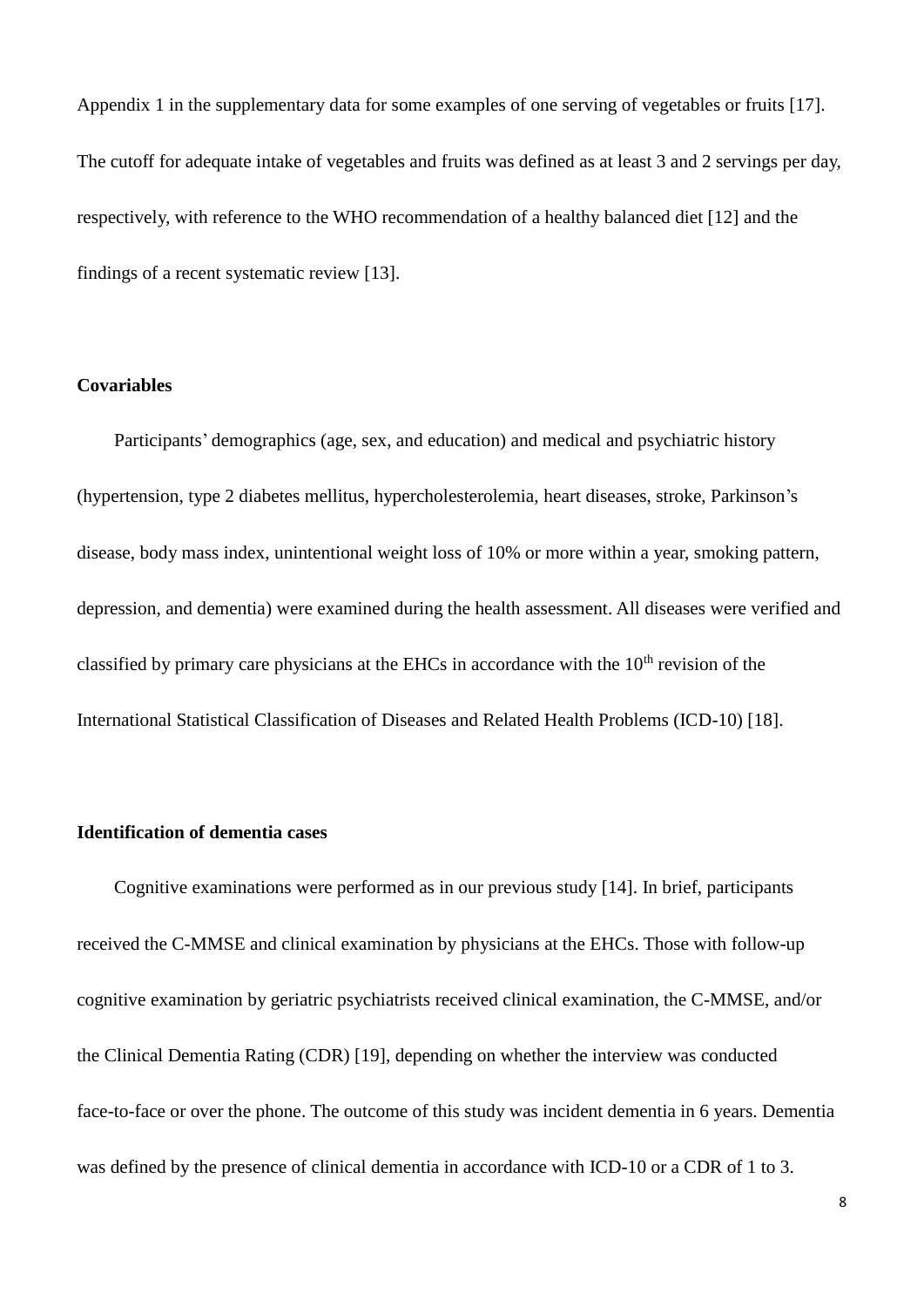## **Statistical analyses**

Statistical analyses were performed using the Statistical Package for Social Sciences (SPSS) software version 22 (SPSS, Chicago, IL, USA). The number of participants with follow-up in 6 years was expressed as person-years [14]. The  $\chi^2$  test was used to compare the proportion of participants having adequate consumption of vegetables, fruits, or both at baseline between those with and without incident dementia. The level of statistical significance was set at *P* less than 0.05. To ascertain that incident dementia was associated with inadequate consumption at baseline rather than a longitudinal decrease of intake, participants developing dementia at Years 4 to 6 were selected, and the proportion of those with inadequate consumption at baseline was compared with that at Year 3 using the McNemar's test. To investigate if maintenance of adequate consumption of vegetables and/or fruits in late life was associated with lower incidence of dementia, the proportion of participants who continued having the recommended servings 3 years after baseline was compared between those with and without incident dementia at Years 4 to 6. To test if adequate vegetable and/or fruit intake was associated with a lower risk of dementia years later, the proportion of those with adequate consumption at baseline was compared between those with and without incident dementia at Years 4 to 6. Multivariable logistic regression was performed on the same subgroup to test if adequate consumption of vegetables, fruits, or both at baseline was associated with lower dementia incidence at Years 4 to 6, after adjustment for confounding factors with statistical significance of *P* less than 0.1. The odds ratios were computed to yield point estimates with 95% confidence intervals.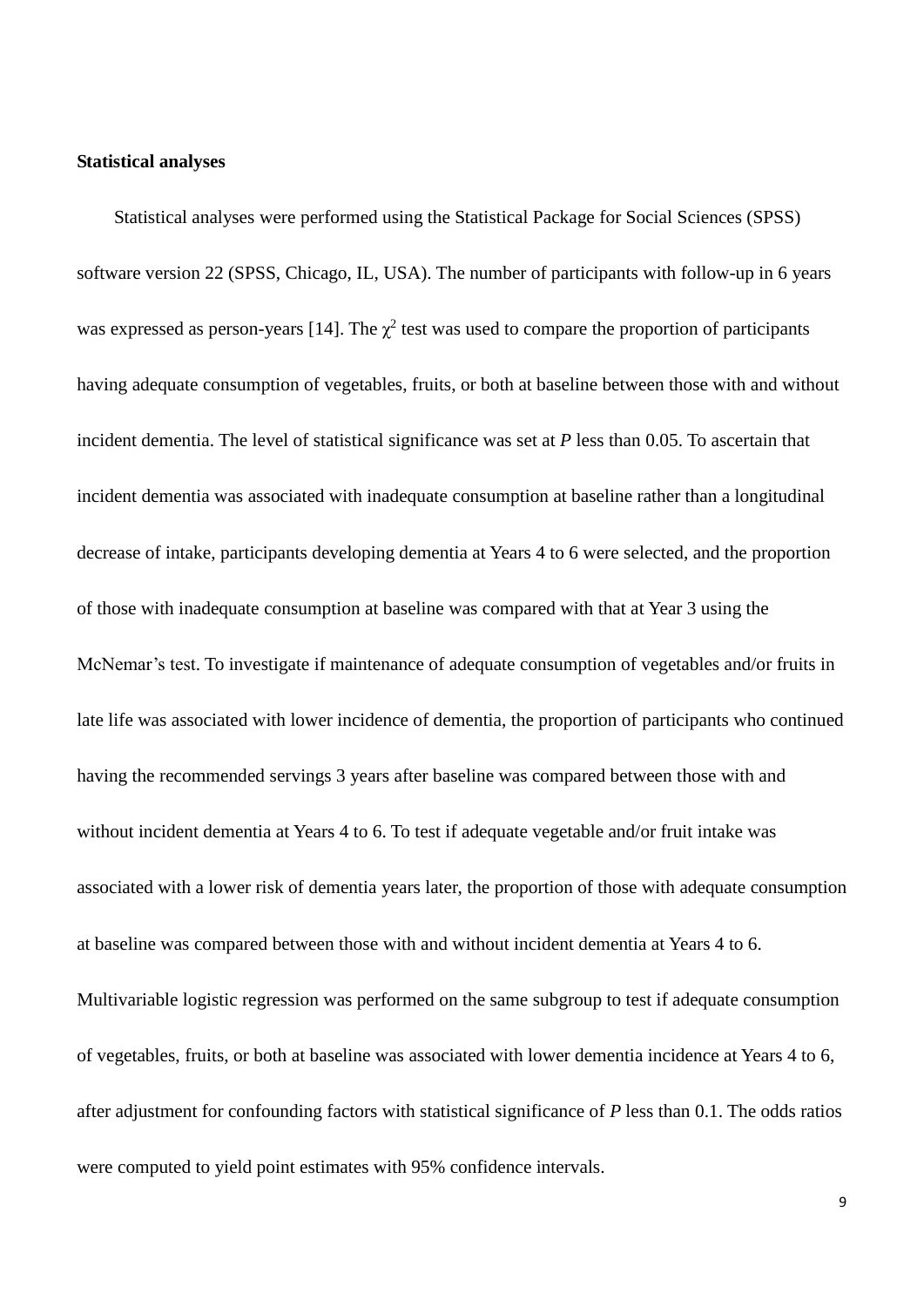#### **RESULTS**

17,700 older adults were included in this study (Figure 1). 14,250 (80.5%) had at least one cognitive examination since 2008, contributing to a total of 76,624 person-years of follow-up in 6 years. 1,620 (9.2%) participants developed clinical dementia in 6 years.

A larger proportion of participants reported having adequate daily consumption of vegetables, fruits, or both at baseline in the cognitively stable group than in the incident dementia group (Table 1). There was no increase in the proportion of participants who had inadequate intake of vegetables and/or fruit over the first 3 years among those with incident dementia at Years 4 to 6 (see table in Appendix 2 in the supplementary data).

The proportion of participants maintaining adequate fruit intake in the first 3 years was larger in those who remained dementia-free than in those who developed dementia at Years 4 to 6 (79.4% versus 73.3%, *P*=0.04). A similar trend was observed for the association between maintenance of adequate intake of vegetables or both vegetables and fruits and incidence of dementia, though the result did not reach statistical significance (see table in Appendix 3 in the supplementary data).

As older people might have already experienced some cognitive impairment and thereby adopted a relatively less healthy diet before the clinical onset of dementia, the association between vegetable and fruit consumption and dementia risk was re-examined by excluding those who developed dementia within 3 years after baseline. Consistent with the above findings, the proportion of participants having adequate intake of vegetables, fruits, or both at baseline was larger in those who remained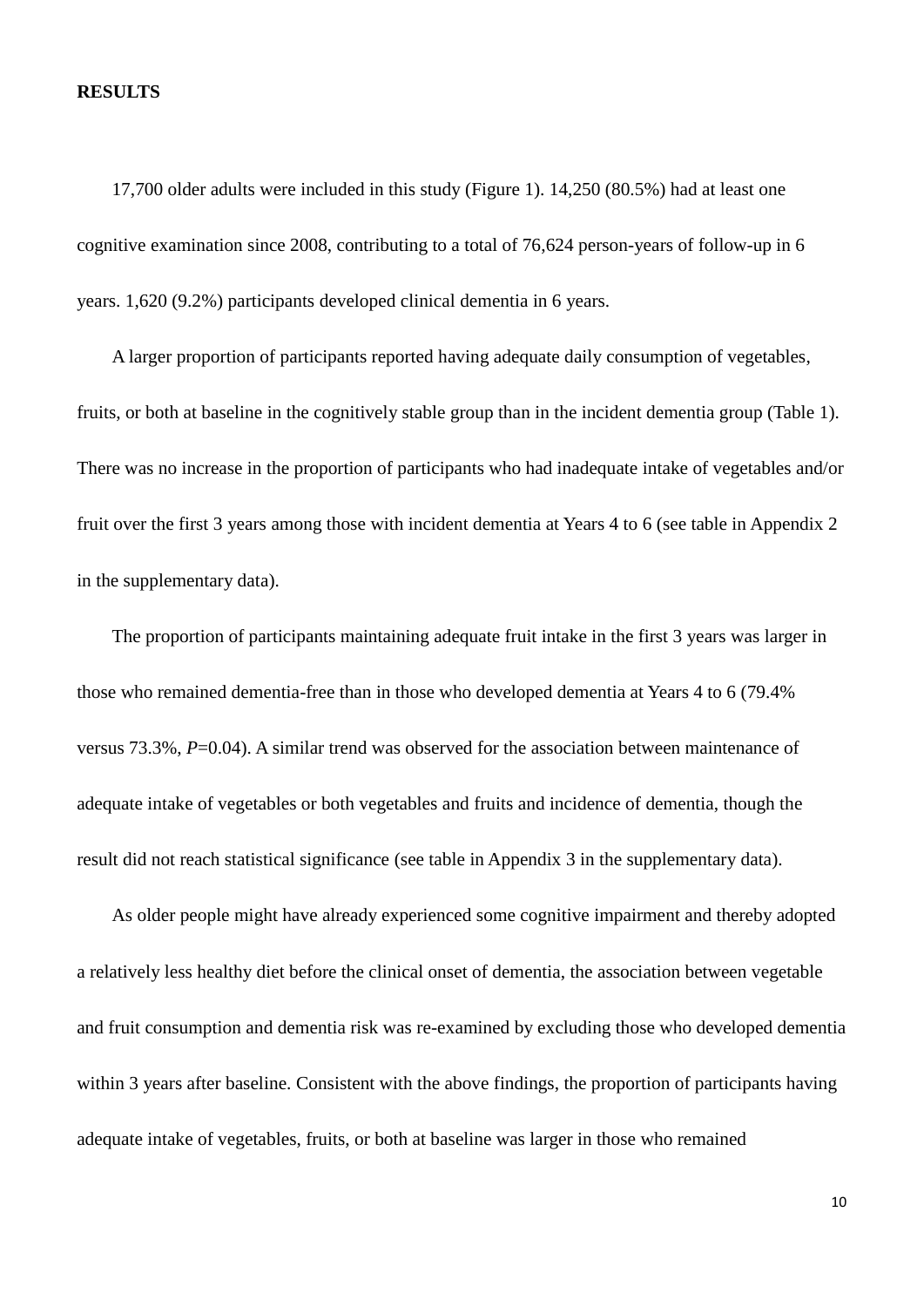dementia-free than in those who developed dementia at Years 4 to 6 (Table 2).

Multivariable logistic regression showed that the estimated odds ratios for incident dementia were 0.84 (95% confidence interval 0.70–0.99; *P*<0.05) for adequate consumption of vegetables, 0.83 (0.72–0.95; *P*<0.01) for adequate consumption of fruits, and 0.70 (0.57–0.87; *P*=0.001) for adequate consumption of both, after adjusting for age, gender, educational level, hypertension, diabetes, heart diseases, stroke, Parkinson's disease, and depression.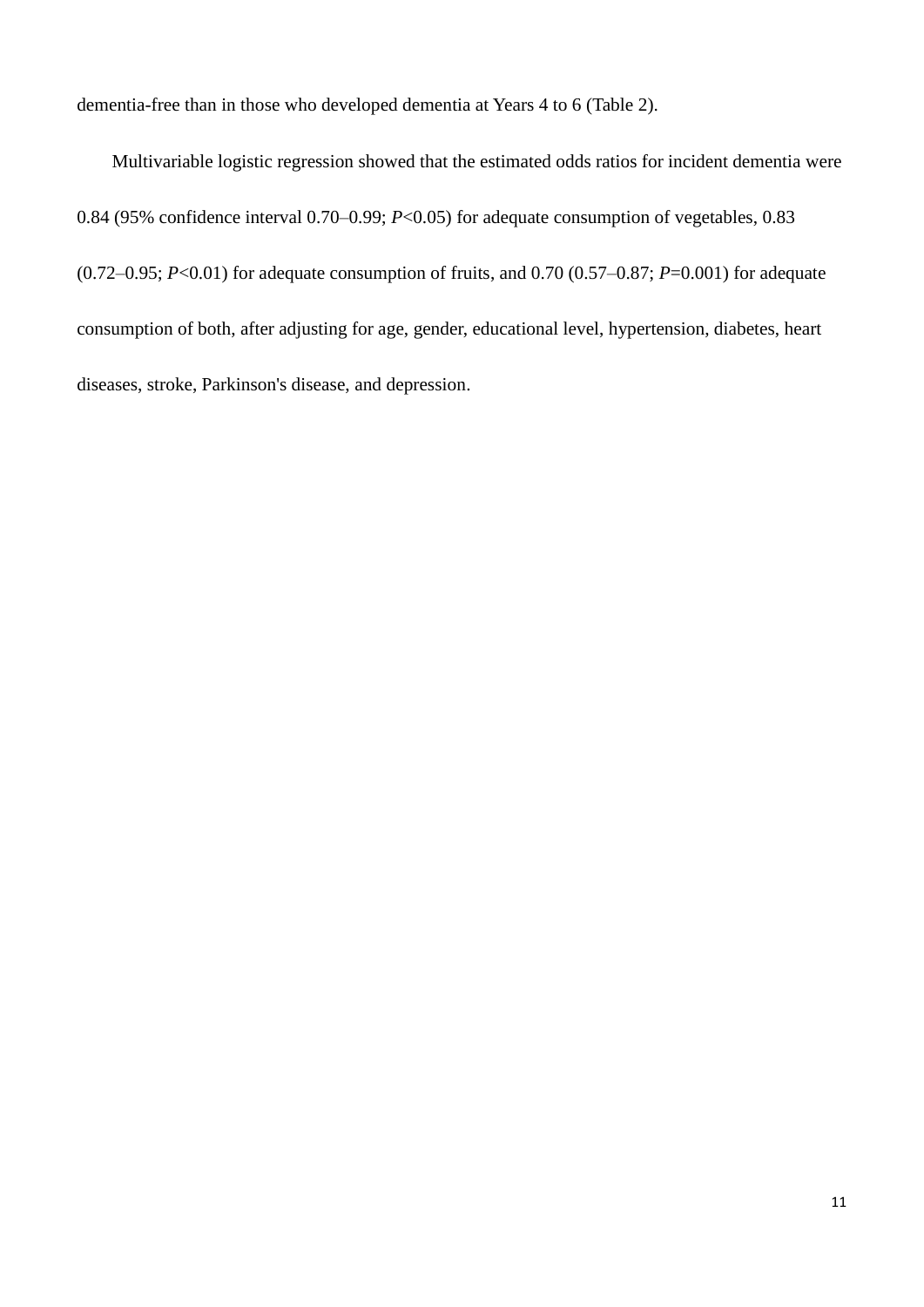#### **DISCUSSION**

By following the cognitive status of 17,700 dementia-free older adults for 6 years, we found that having less than 3 servings of vegetables or 2 servings of fruits a day might independently increase risk of dementia. More importantly, the risk appeared to be even higher in those who had consumed less than these amounts of both. These findings suggest that not only could vegetables and fruits independently modulate dementia risk, but one could not substitute the other despite they are often viewed as the same food group. Promotion of adequate intake of both vegetables and fruits could be a potential non-pharmacological intervention for dementia prevention in older adults.

## **Comparison with other studies**

The present findings are consistent with previous epidemiological observation that low vegetable intake is associated with cognitive decline [6–8]. Interestingly, the majority of our participants reported having adequate intake of vegetables at baseline. Although it could be argued that this is due to bias in self-reporting, consuming healthy quantities of vegetables every day might be a common practice among our participants as they were relatively health conscious and active. Under-reporting of insufficient vegetable consumption would also tend to underestimate its effect on dementia risk. Moreover, the observed association remained robust after excluding those with suspected cognitive impairment at baseline and those with incident dementia shortly after baseline. Therefore, adequate vegetable intake in late life might indeed prevent or slow dementia onset.

Contrary to the previous studies which found vegetables but not fruits slowing cognitive decline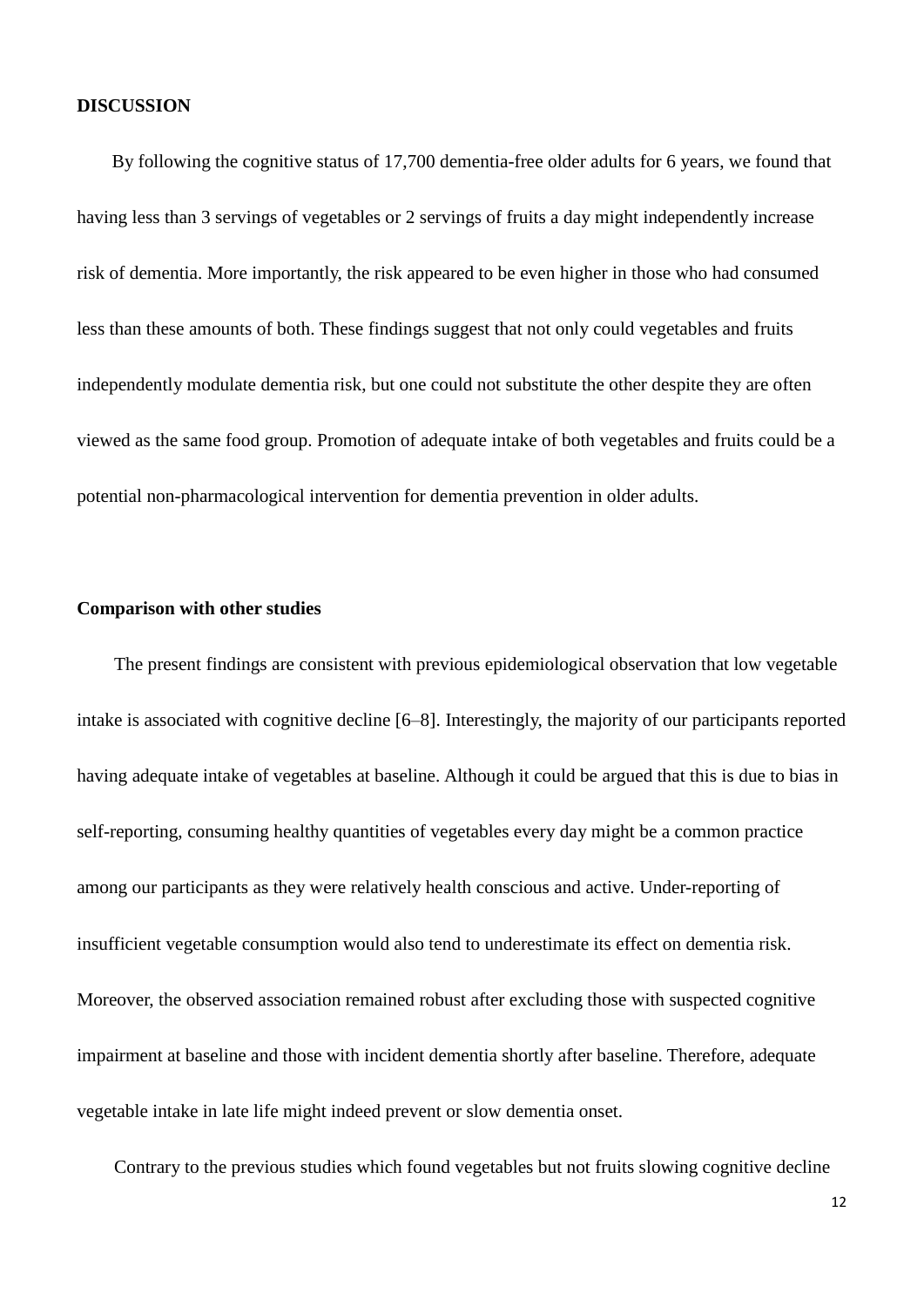[6, 7, 13], our study showed that consuming less than 2 servings of fruits a day was associated with a higher risk of dementia, independently of the amount of vegetable intake. Several explanations might account for the difference in findings. First, we followed the participants' cognitive status for a longer period of time. Second, we used a nurse interview instead of a self-administered questionnaire to examine the participants' dietary pattern. Third, we quantified the servings of different types of fruits and vegetables. Another key difference is that the present study sample was made up of Chinese older adults only, whose prevalence of Apolipoprotein E4 (ApoE4) genotype is known to be low [20]. It would be interesting to see if the observed association is also found in older people of other ethnic groups with low ApoE4 prevalence.

Another major finding of this study is that insufficient consumption of both vegetables and fruits was associated with a higher risk of dementia than inadequate intake of either one alone. It could be argued that the observed association is mediated by malnutrition, which is known to impair cognitive function [21]. However, the prevalence of weight loss in our cohort was low, with no significant difference observed between the dementia-free and incident dementia groups. Also, the BMI of our cohort was not low. Therefore, older adults with limited intake of vegetables and fruits might still be at risk of incident dementia in the absence of malnutrition.

#### **Proposed mechanisms of how vegetables and fruits modulate dementia risk**

Although we were unable to address how vegetables and fruits independently modulate dementia risk in this study, we speculate that inadequate intake might exacerbate onset of clinical dementia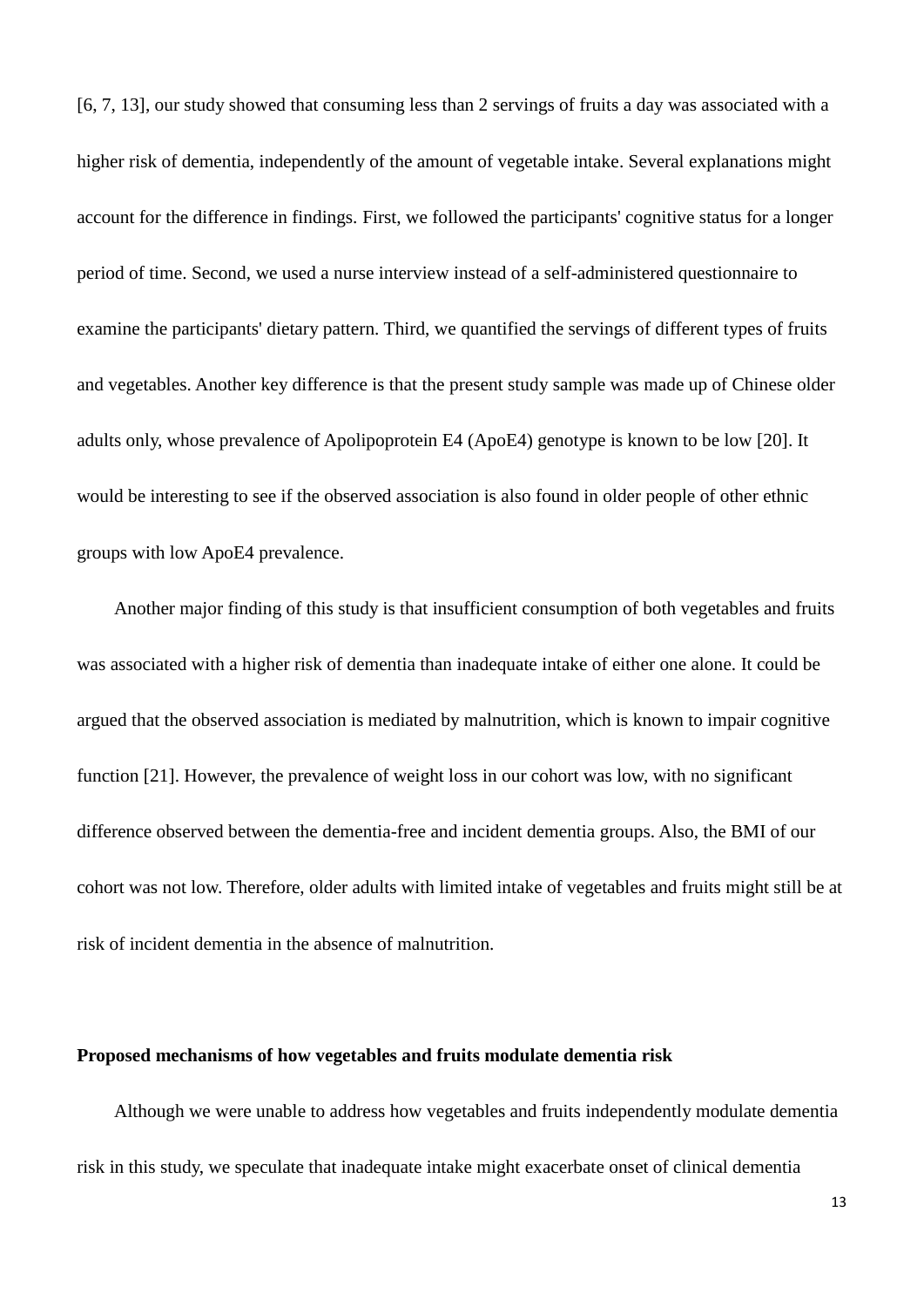through various mechanisms. First, vegetables and fruits are rich sources of nutrients, including vitamin B, vitamin E, flavonoids, and beta-carotenoids, which have antioxidant and anti-inflammatory properties. As oxidative stress and inflammation are thought to be involved in the development and progression of dementia [22], with animal studies showing that deficiency of these bioactive compounds could aggravate the dementia pathologies [23–26], not eating enough vegetables or fruits might decrease resilience against the neurodegenerative processes. Second, this vegetable- and fruit-mediated cognitively beneficial effect is likely dependent on the bioavailability of multiple bioactive compounds, rather than a single nutrient. Indeed, taking dietary supplements has not been consistently found to be effective in preventing dementia in older adults [27, 28]. Third, an additive or synergistic interaction might exist between vegetables and fruits [29], as our data showed that the risk of incident dementia was higher in those with inadequate intake of both than of either one alone. With numerous types of nutrients present in different parts of a plant, it is plausible that the cognitive benefit could be best achieved when both vegetables and fruits are consumed. All these potential mechanisms might explain insufficient intake of either vegetables or fruits alone increasing dementia risk.

### **Limitations and strengths**

One major limitation of observational studies of dietary effect on cognition is that the dietary pattern might change during the study period; therefore, it could be argued that the elevated risk of incident dementia is due to a longitudinal decrease of vegetable and/or fruit intake. Nevertheless, we did not find any increase in the proportion of participants with inadequate vegetable or fruit intake over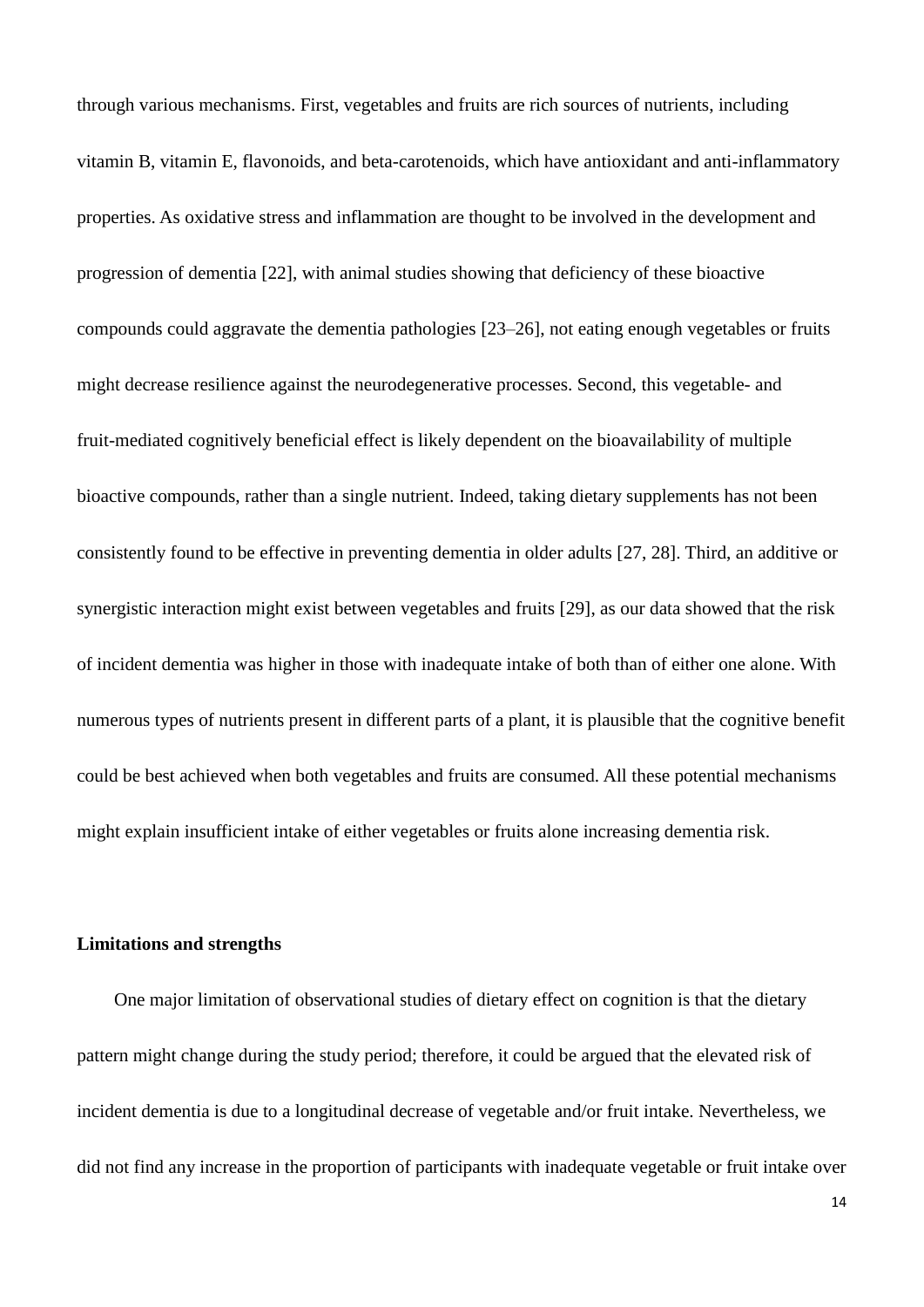the years. Interestingly, the association between maintenance of adequate vegetable intake and dementia prevention did not reach statistical significance. Because most of our participants reported consuming healthy quantities of vegetables every day, we speculate that while sufficient intake at baseline might help protect against dementia, the additional cognitive benefit brought by maintenance of adequate vegetable consumption might be limited by a ceiling effect.

This study has other limitations. Given the nature of the study design, we could not make an inference about a causal relationship between inadequate vegetable and fruit intake and development of dementia. The possibility of reverse causation, such as the effect of baseline cognitive capacity on the choice of diet, and the effect of unmeasured factors, such as duration of dietary habit practicing prior to this study, could not be completely excluded in this study. Also, care needs to be taken when applying our findings to the general older population as the participants of this study were relatively health conscious. Other lifestyle factors might be confounders of the observed association.

Regarding the strengths of this study, we followed a large territory-wide community cohort for a long period of time. The attrition rate was low, with the majority of participants having a recent cognitive examination. Also, we quantified in sufficient detail the vegetable and fruit intake at baseline and at follow-up.

### **Conclusion**

This study presents evidence for inadequate intake of not only vegetables but also fruits being a potential risk factor for dementia in older adults. It also adds some insight to the daily amount of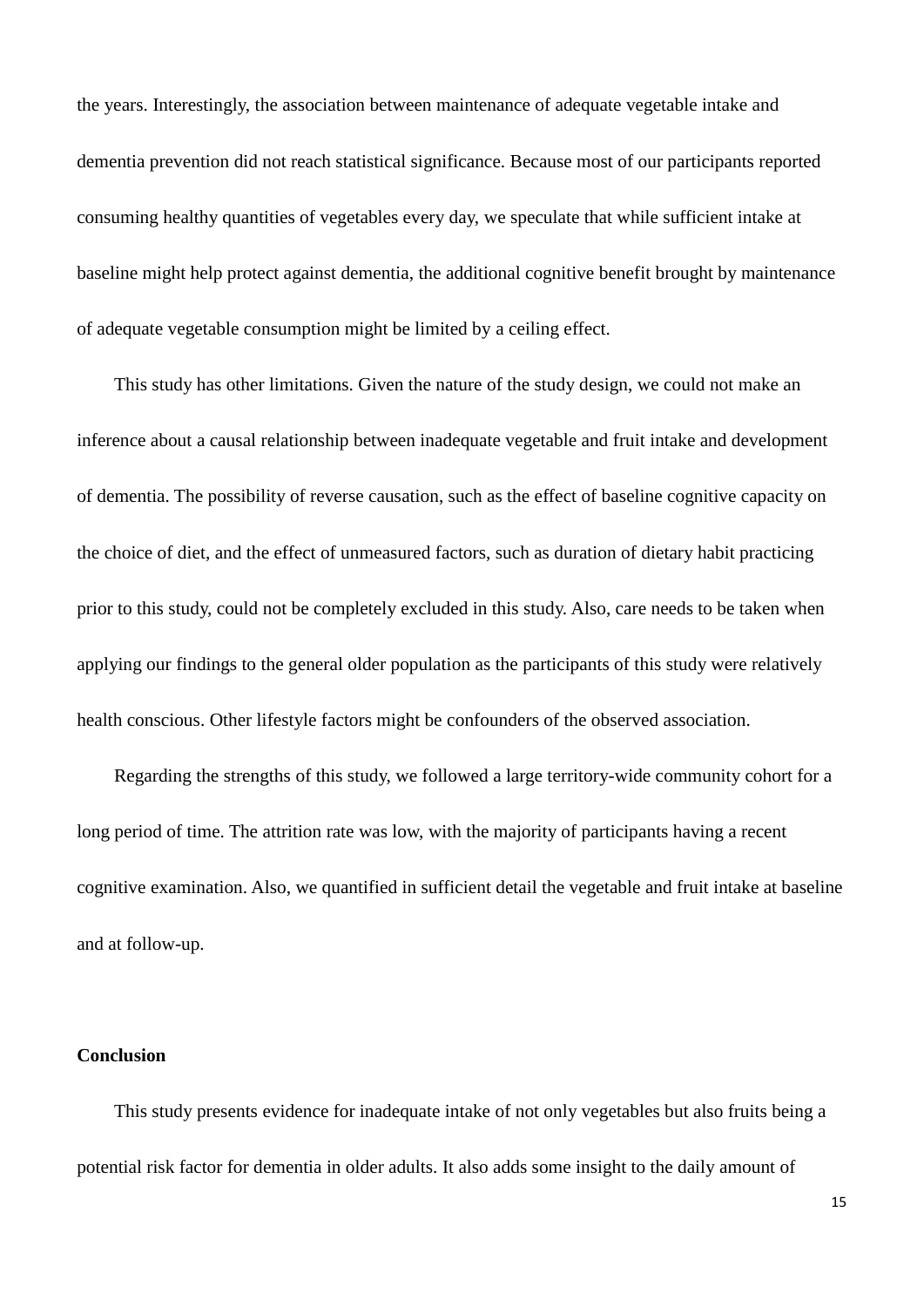vegetables and fruits required for dementia prevention. As a public health promotional strategy, the need for a balanced diet on cognitive health should be duly emphasized in the older populations. Future studies should investigate the underlying mechanisms of the observed association.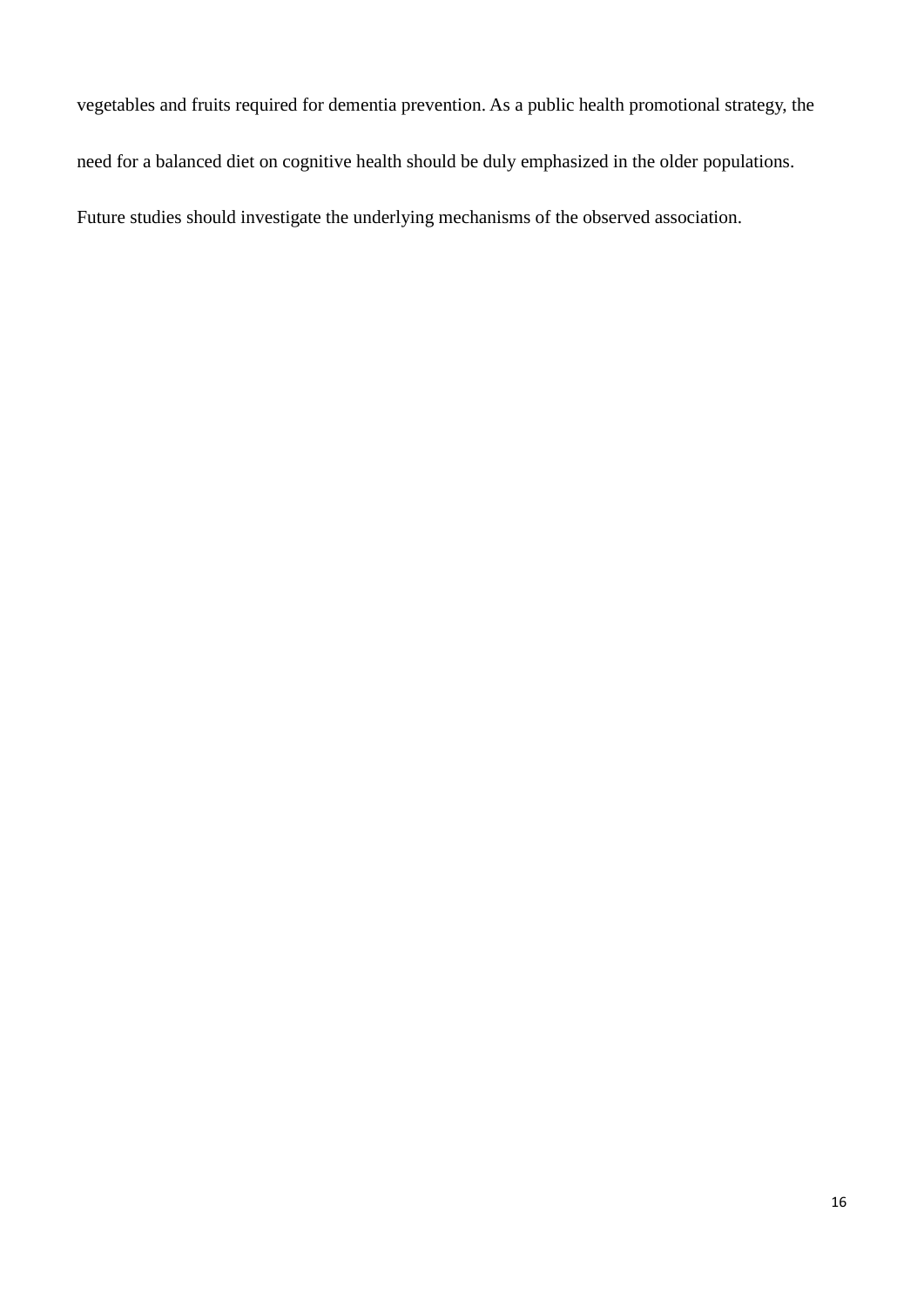#### **ACKNOWLEDGMENT**

We thank the staff of the Elderly Health Service for conducting assessment at the EHCs,

cross-checking the defaulted participants with the Deaths Registry, and providing the anonymized data. We also thank the research assistants (Ada Fung, Shelly Leung, Janette Chow, Alicia Chan, Jeanie Law, and Jonathan Liu) for tracing the defaulted participants. Last but not least, we thank the participants and their family members in this study.

## **Declaration of source of funding**

This work was supported by the Health and Health Services Research Fund of the Government of Hong Kong in 2011 [grant 09100071], which had no role in the design, execution, analysis, interpretation of data, or writing of the study.

## **Conflict of interest**

None.

## **Ethical approval**

This study was approved by both the Ethics Committee of the Department of Health of the Government of Hong Kong and the Joint Clinical Research Ethics Committee of the Chinese University of Hong Kong and the New Territories East Cluster of the Hospital Authority.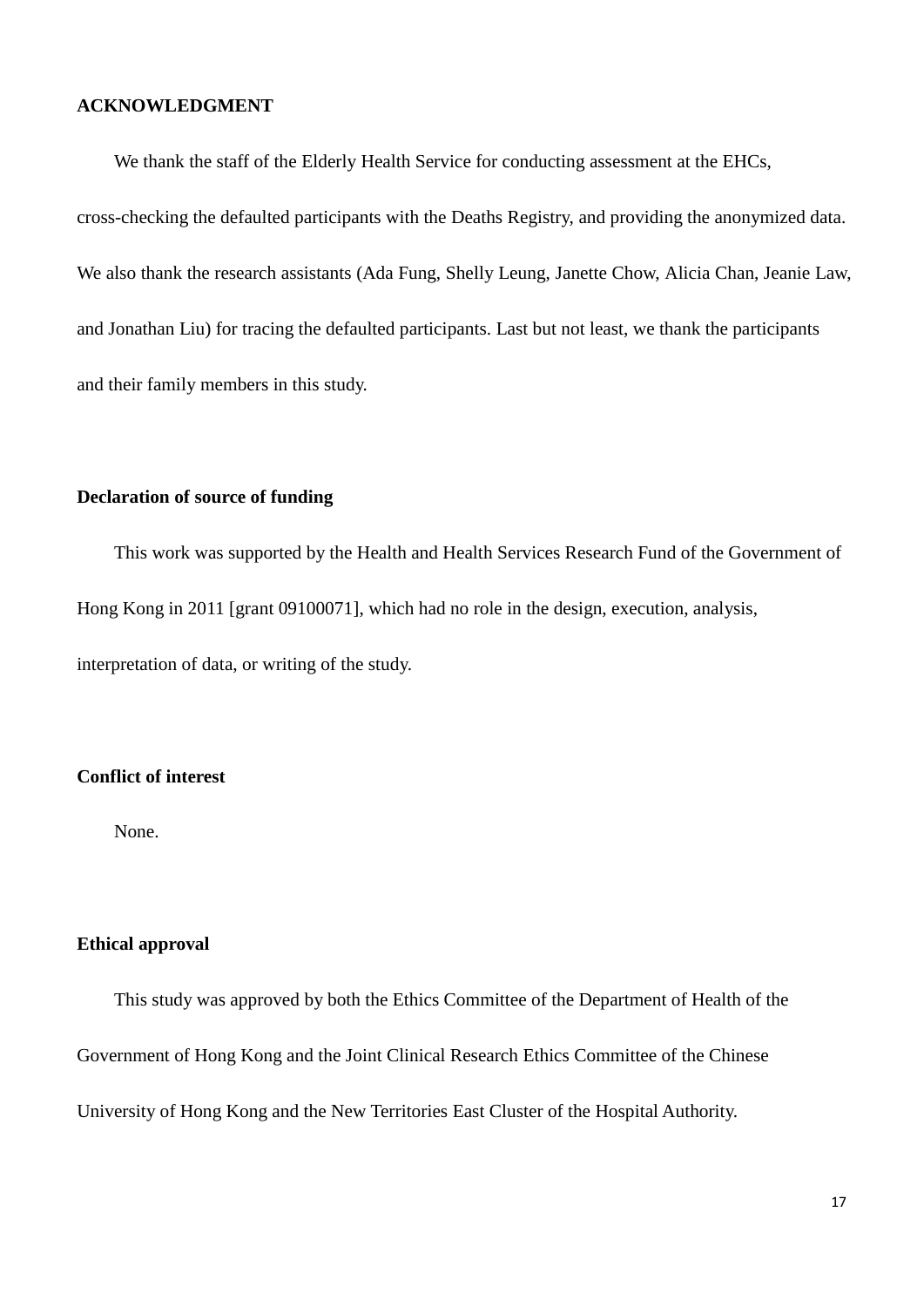#### **REFERENCES**

- [1] World Health Organization and Alzheimer's Disease International. 2012. Dementia a public health priority. http://www.who.int/mental\_health/publications/dementia\_report\_2012/en (20 June 2016, date last accessed).
- [2] Brookmeyer R, Johnson E, Ziegler-Graham K, Arrighi HM. Forecasting the global burden of Alzheimer's disease. Alzheimers Dement 2007; 3: 186-91.
- [3] Barnes DE, Yaffe K. The projected effect of risk factor reduction on Alzheimer's disease prevalence. Lancet Neurol 2011; 10: 819–28.
- [4] Norton S, Matthews FE, Barnes DE, Yaffe K, Brayne C. Potential for primary prevention of Alzheimer's disease: An analysis of population-based data. Lancet Neurol 2014; 13: 788–94.
- [5] Baumgart M, Snyder HM, Carrillo MC *et al*. Summary of the evidence on modifiable risk factors for cognitive decline and dementia: A population-based perspective. Alzheimers Dement 2015; 11: 718‒26.
- [6] Kang JH, Ascherio A, Grodstein F. Fruit and vegetable consumption and cognitive decline in aging women. Ann Neurol 2005; 57: 713–20.
- [7] Morris MC, Evans DA, Tangney CC, Bienias JL, Wilson RS. Associations of vegetable and fruit consumption with age-related cognitive change. Neurology 2006; 67: 1370–6.
- [8] Chen X, Huang Y, Cheng HG. Lower intake of vegetables and legumes associated with cognitive decline among illiterate elderly Chinese: a 3-year cohort study. J Nutr Health Aging 2012; 16: 549–52.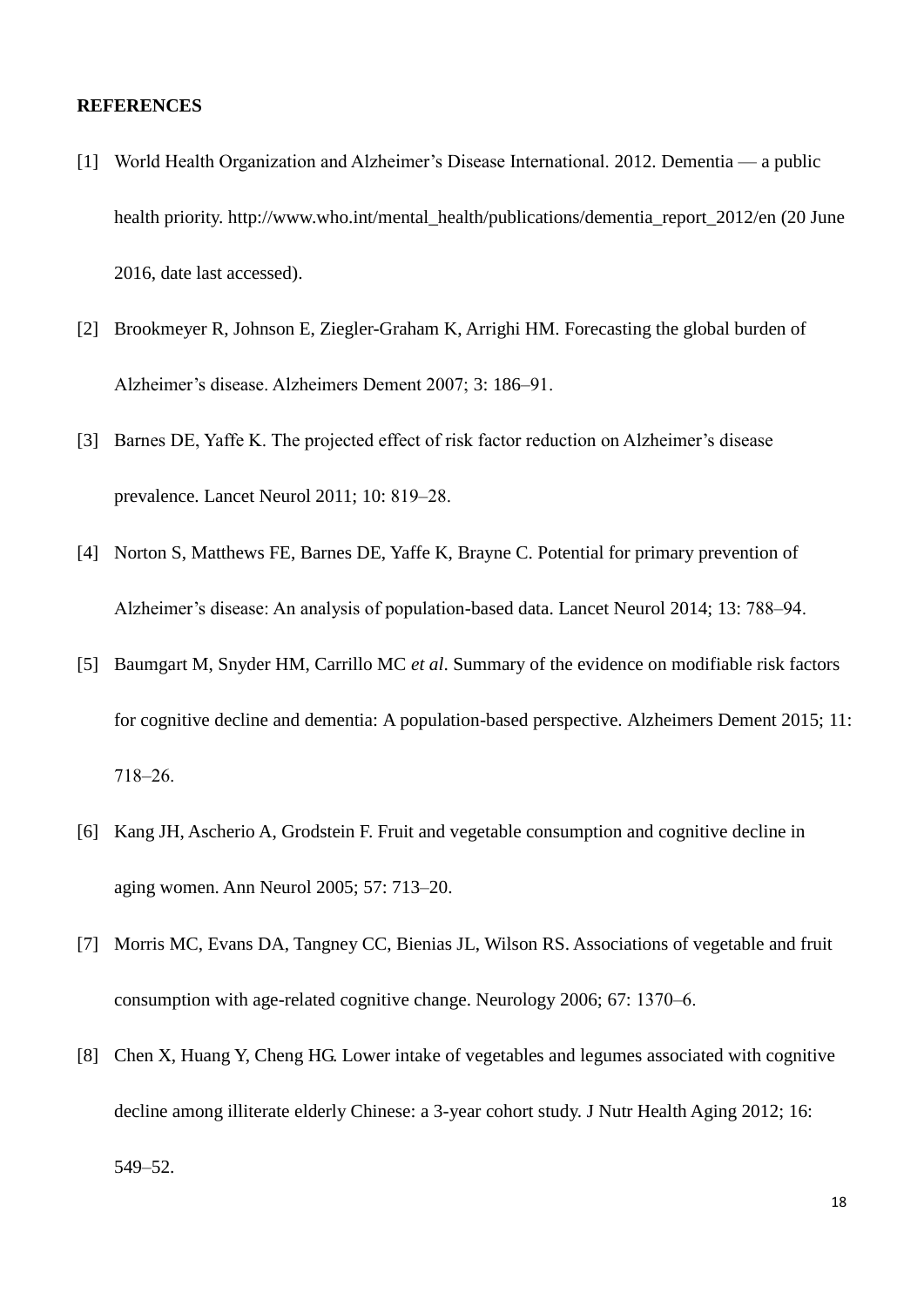- [9] Wengreen H, Munger RG, Cutler A *et al*. Prospective study of Dietary Approaches to Stop Hypertension- and Mediterranean-style dietary patterns and age-related cognitive change: the Cache County Study on Memory, Health and Aging. Am J Clin Nutr 2013; 98: 1263-71.
- [10] Tangney CC, Li H, Wang Y *et al*. Relation of DASH- and Mediterranean-like dietary patterns to cognitive decline in older persons. Neurology 2014; 83: 1410–6.
- [11] Morris MC, Tangney CC, Wang Y *et al*. MIND diet slows cognitive decline with aging. Alzheimers Dement 2015; 11: 1015–22.
- [12] World Health Organization. 2015. Healthy diet.

http://www.who.int/mediacentre/factsheets/fs394/en (20 June 2016, date last accessed).

- [13] Loef M, Walach H. Fruit, vegetables and prevention of cognitive decline or dementia: a systematic review of cohort studies. J Nutr Health Aging 2012; 16: 626–30.
- [14] Lee AT, Richards M, Chan WC, Chiu HF, Lee RS, Lam LC. Intensity and types of physical exercise in relation to dementia risk reduction in community-living older adults. J Am Med Dir Assoc 2015; 16: 899.e1–7.
- [15] Chiu HF, Lam LC, Chi I *et al*. Prevalence of dementia in Chinese elderly in Hong Kong. Neurology 1998; 50: 1002–9.
- [16] World Health Organization. 2015. Measuring intake of fruit and vegetables. http://www.who.int/dietphysicalactivity/publications/f&v\_intake\_measurement.pdf?ua=1 (20 June 2016, date last accessed).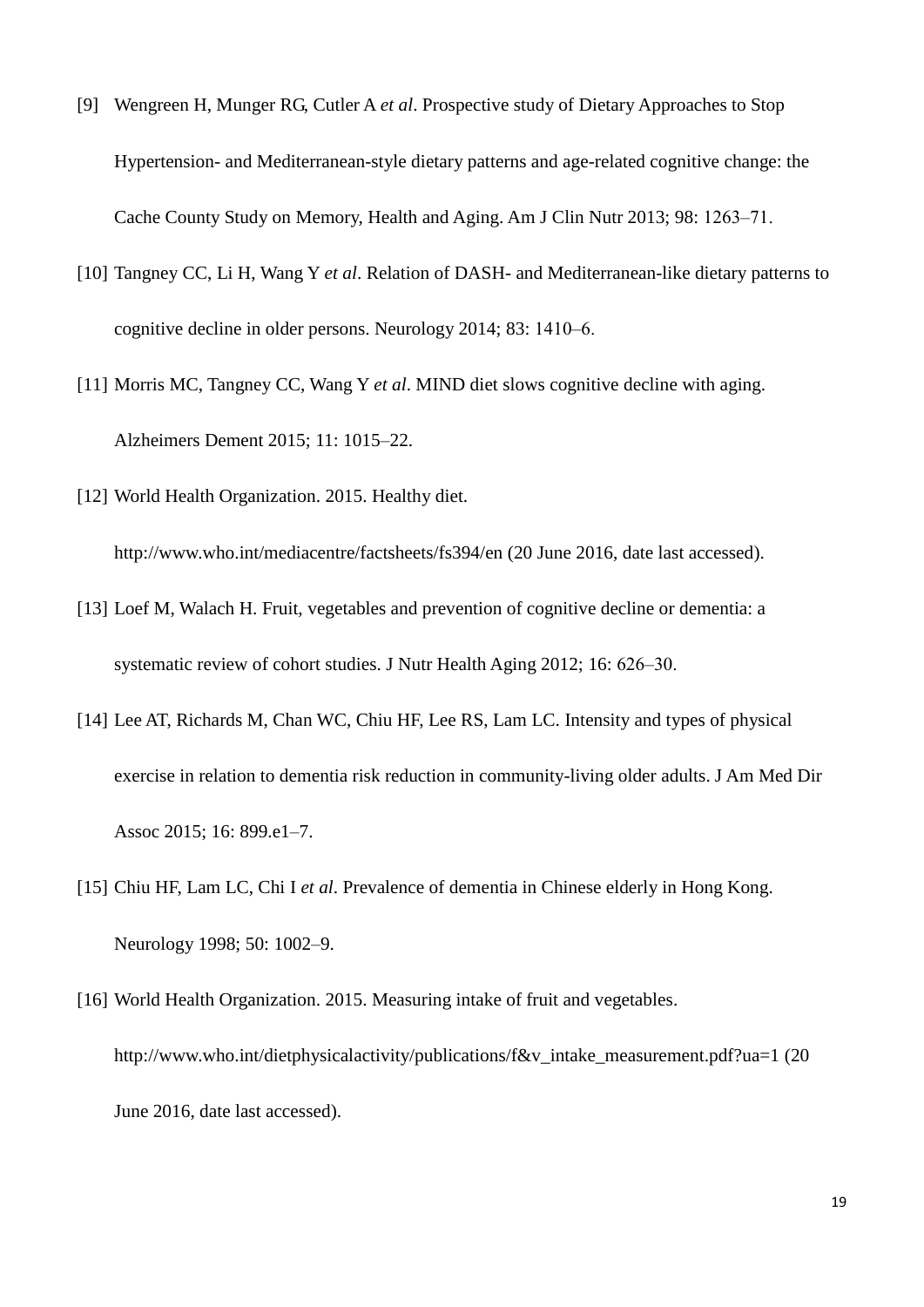- [17] Department of Health, The Government of the Hong Kong Special Administrative Region. Food type – fruits and vegetables. http://www.cheu.gov.hk/eng/info/Adults\_4.htm (20 June 2016, date last accessed).
- [18] World Health Organization. 2004. International Statistical Classification of Diseases and Related Health Problems, 10th revision.

http://apps.who.int/classifications/apps/icd/icd10online2004/fr-icd.htm (20 June 2016, date last accessed).

- [19] Morris JC. Clinical dementia rating: A reliable and valid diagnostic and staging measure for dementia of the Alzheimer type. Int Psychogeriatr 1997; 9: 173–6.
- [20] Lam LC, Tang NL, Ma SL *et al.* Apolipoprotein epsilon-4 allele and the two-year progression of cognitive function in Chinese subjects with late-onset Alzheimer's disease. Am J Alzheimers Dis Other Demen 2006; 21: 92–9.
- [21] Morris MC, Tangney CC. A potential design flaw of randomized trials of vitamin supplements. JAMA 2011; 305: 1348–9.
- [22] Butterfield D, Castegna A, Pocernich C, Drake J, Scapagnini G, Calabrese V. Nutritional approaches to combat oxidative stress in Alzheimer's disease. J Nutr Biochem 2002; 13: 444–63.
- [23] Behl C, Davis J, Cole GM, Schubert D. Vitamin E protects nerve cells from amyloid beta protein toxicity. Biochem Biophys Res Commun 1992; 186: 944–50.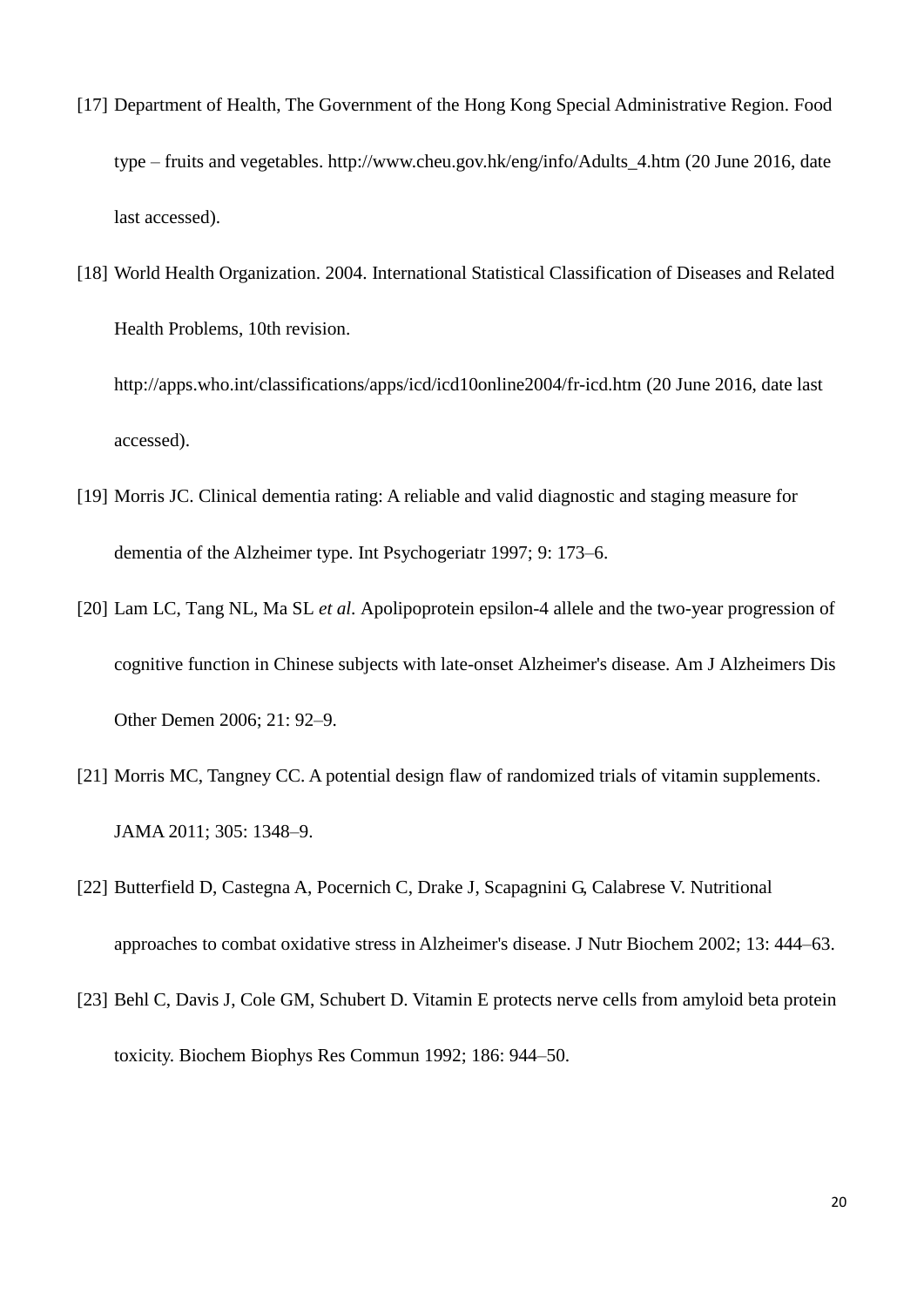- [24] Kruman II, Kumaravel TS, Lohani A *et al*. Folic acid deficiency and homocysteine impair DNA repair in hippocampal neurons and sensitize them to amyloid toxicity in experimental models of Alzheimer's disease. J Neurosci 2002; 22: 1752–62.
- [25] Obulesu M, Dowlathabad MR, Bramhachari PV. Carotenoids and Alzheimer's disease: an insight into therapeutic role of retinoids in animal models. Neurochem Int 2011; 59: 535–41.
- [26] Vauzour D, Martinsen A, Layé S. Neuroinflammatory processes in cognitive disorders: Is there a role for flavonoids and n-3 polyunsaturated fatty acids in counteracting their detrimental effects? Neurochem Int 2015; 89: 63–74.
- [27] Malouf R, Grimley Evans J. Folic acid with or without vitamin B12 for the prevention and treatment of healthy elderly and demented people. Cochrane Database Syst Rev 2008; 4: CD004514.
- [28] Farina N, Isaac MG, Clark AR, Rusted J, Tabet N. Vitamin E for Alzheimer's dementia and mild cognitive impairment. Cochrane Database Syst Rev 2012; 11: CD002854.
- [29] Liu RH. Health benefits of fruit and vegetables are from additive and synergistic combinations of phytochemicals. Am J Clin Nutr 2003; 78(3Suppl): 517S–20S.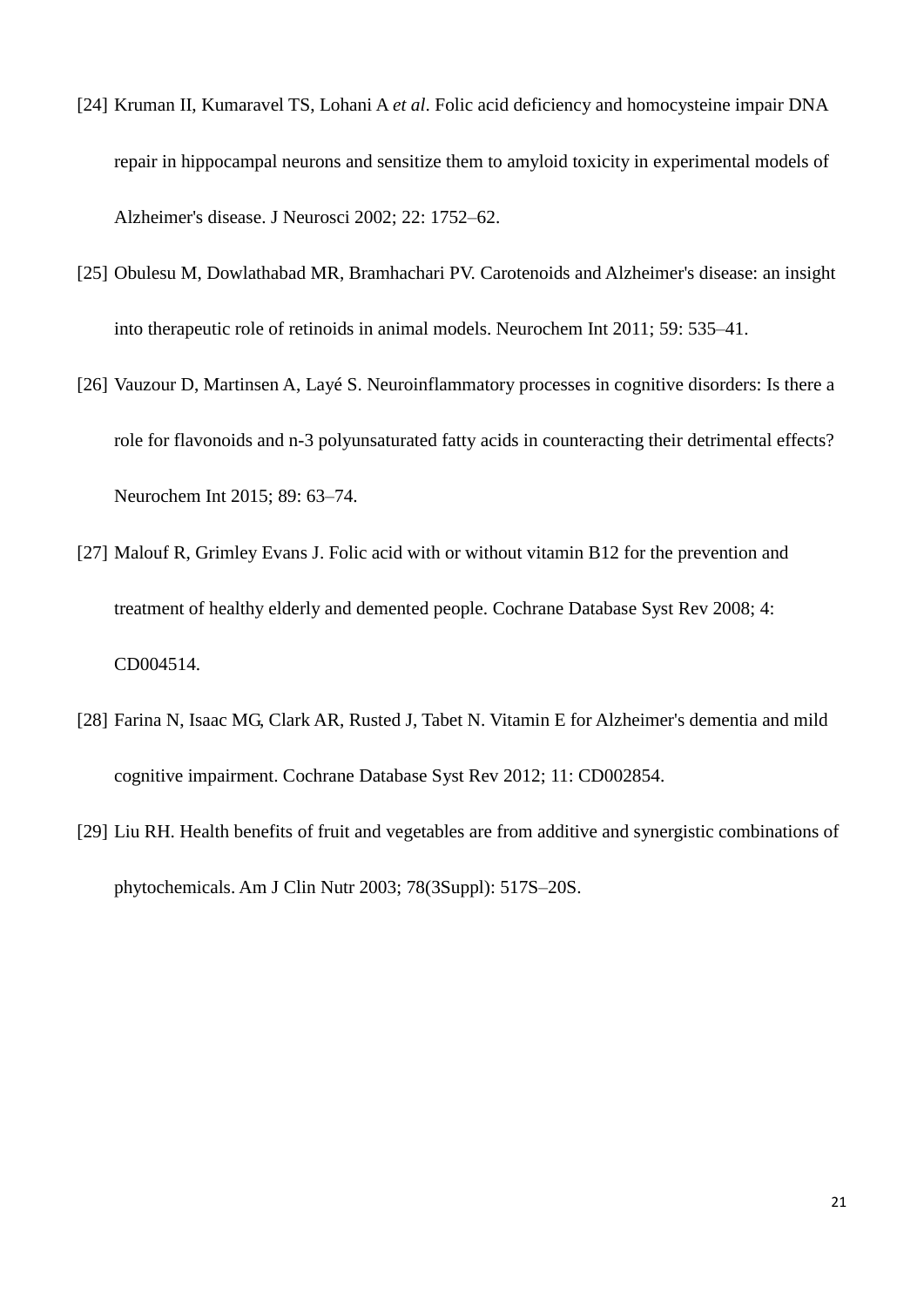## **FIGURE AND TABLES**



Figure 1. Flow diagram of inclusion and follow-up of participants in this study.

EHCs, Elderly Health Centres; C-MMSE, Cantonese version of the Mini-mental State Examination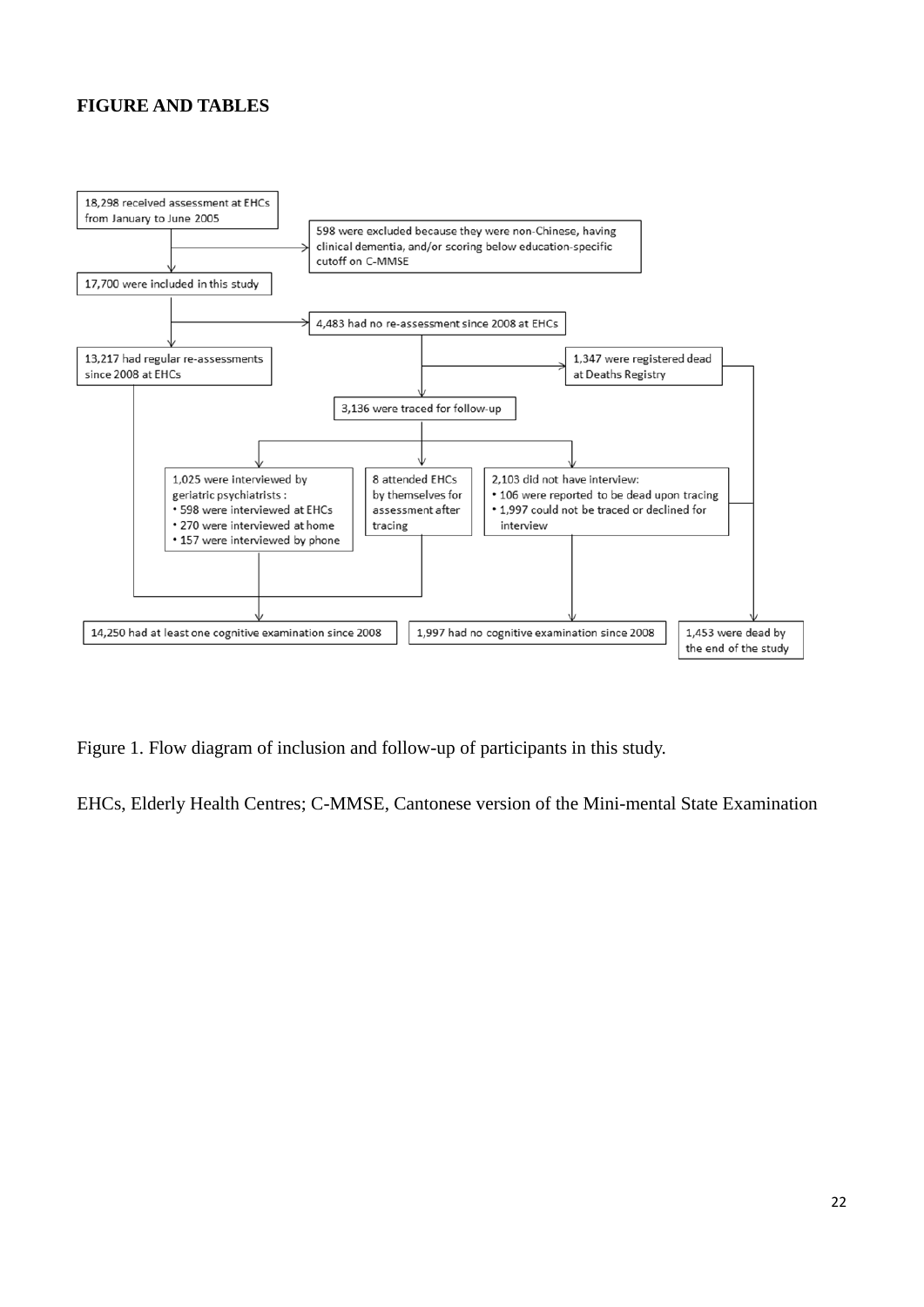|                                                        | Incident dementia |                   | <b>Statistics</b>   |
|--------------------------------------------------------|-------------------|-------------------|---------------------|
|                                                        | N <sub>o</sub>    | Yes               | $(P$ -value)        |
|                                                        | $(n=16,080)$      | $(n=1,620)$       |                     |
| Age, years (interquartile range)                       | $74(71-77)$       | $76(73-80)$       | $<0.001*$           |
| Female, $n$ $(\%)$                                     | 10,087(62.7)      | 1,166(72.0)       | $< 0.001^{\dagger}$ |
| No schooling received, $n$ $(\%)$                      | 4,151(25.8)       | 606 (37.4)        | $< 0.001^{\dagger}$ |
| Hypertension, $n$ $(\%)$                               | 10,386(64.6)      | 1,137(70.2)       | $< 0.001^{\dagger}$ |
| Diabetes mellitus, n (%)                               | 2,460(15.3)       | 286 (17.7)        | $0.01^{\dagger}$    |
| Hypercholesterolemia, n (%)                            | 6,711(41.7)       | 689 (42.5)        | $0.54^{\dagger}$    |
| Heart disease, n (%)                                   | 1,876(11.7)       | 237 (14.6)        | $< 0.001^{\dagger}$ |
| Stroke, $n$ $(\%)$                                     | 525(3.3)          | 98(6.0)           | $< 0.001^{\dagger}$ |
| Parkinson's disease, n (%)                             | 68(0.4)           | 13(0.8)           | $0.03^{\dagger}$    |
| Depression, $n$ $(\%)$                                 | 643 (4.0)         | 102(6.3)          | $< 0.001^{\dagger}$ |
| Body mass index, $\text{kg/m}^2$ (interquartile range) | $24.0(21.8-26.2)$ | $24.0(21.8-26.3)$ | $0.54*$             |
| Weight loss, $n$ $(\%)$                                | 150(1.2)          | 20(1.6)           | $0.22^{\dagger}$    |
| Daily smoking, n (%)                                   | 833 (5.2)         | 76(4.7)           | $0.40^{\dagger}$    |
| Adequate vegetable intake, n (%)                       | 13,028 (81.0)     | 1,279(79.0)       | $0.04^{\dagger}$    |
| Adequate fruit intake, n (%)                           | 8,899 (55.3)      | 817 (50.4)        | $< 0.001^{\dagger}$ |
| Adequate vegetable and fruit intake, n (%)             | 7,808 (48.6)      | 718 (44.3)        | $0.001^{\dagger}$   |
|                                                        |                   |                   |                     |

Table 1. Comparison of baseline characteristics between participants who remained dementia-free and those who developed dementia in six years.

 $^{\ast}$ Mann-Whitney U-test;  $^{\dagger} \chi^2$  test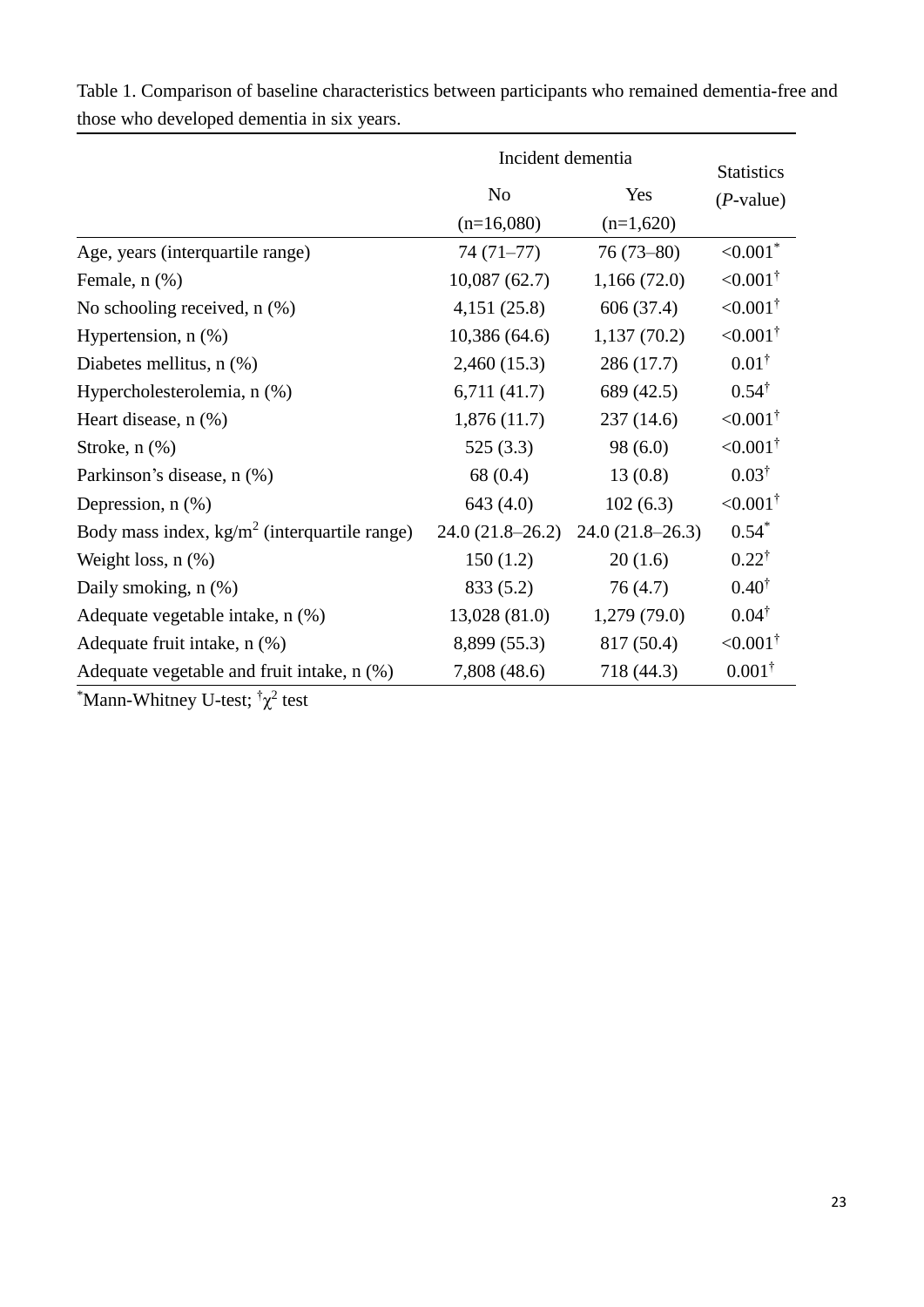|                                                 | Incident dementia |            |                            |
|-------------------------------------------------|-------------------|------------|----------------------------|
|                                                 | N <sub>0</sub>    | Yes        | Statistics*<br>$(P-value)$ |
|                                                 | $(n=11,838)$      | $(n=880)$  |                            |
| Adequate vegetable intake, n (%)                | 9,848 (83.2)      | 700 (79.5) | < 0.01                     |
| Adequate fruit intake, n (%)                    | 6,796(57.4)       | 460(52.3)  | < 0.01                     |
| Adequate vegetable and fruit intake, $n$ $(\%)$ | 6,042(51.0)       | 407(46.3)  | < 0.01                     |

Table 2. Association between adequate vegetable and/or fruit intake at baseline and future risk of incident dementia at Years 4 to 6.

 $*\chi^2$  test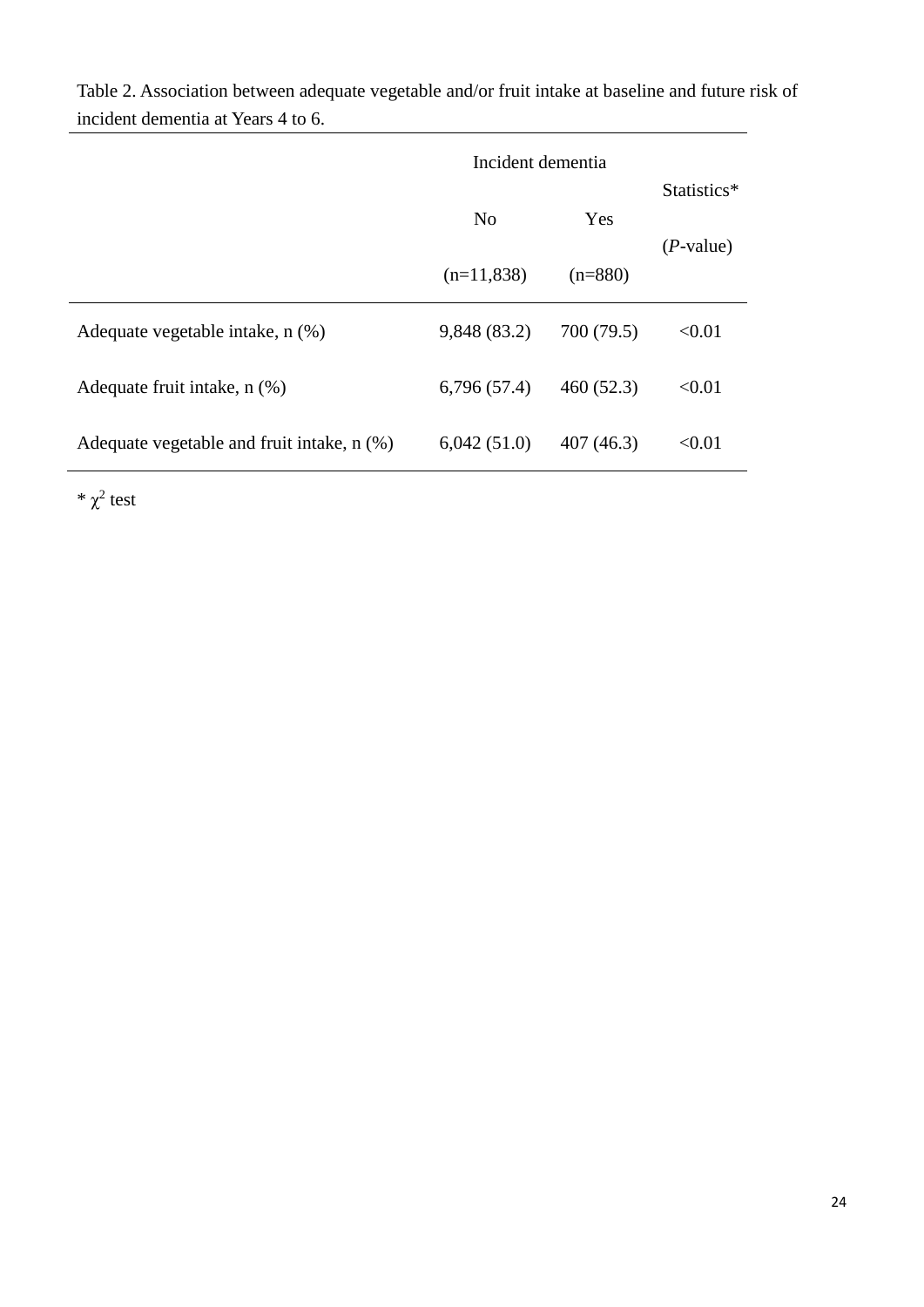One serving of vegetables was defined as 1/2 bowl of cooked leafy vegetables (e.g. Chinese kale, spinach, and cabbage), 1/2 bowl of cooked gourds, 1/2 bowl of mushrooms, 1/2 bowl of beans or peas, or 1 bowl of raw leafy vegetables (lettuce and purple cabbage).

One serving of fruits was defined as 1 piece of medium-sized fruit (orange, apple, and pear), 2 pieces of small-sized fruit (plum and kiwi), 1/2 piece of large-sized fruit (banana, dragonfruit, and starfruit), 1/2 bowl of mini-sized fruit (grapes, cherries, and strawberries), or 1/2 bowl of cut fruit (papaya and watermelon).

## Reference:

Department of Health, The Government of the Hong Kong Special Administrative Region. Food type – fruits and vegetables. http://www.cheu.gov.hk/eng/info/Adults\_4.htm (20 June 2016, date last accessed).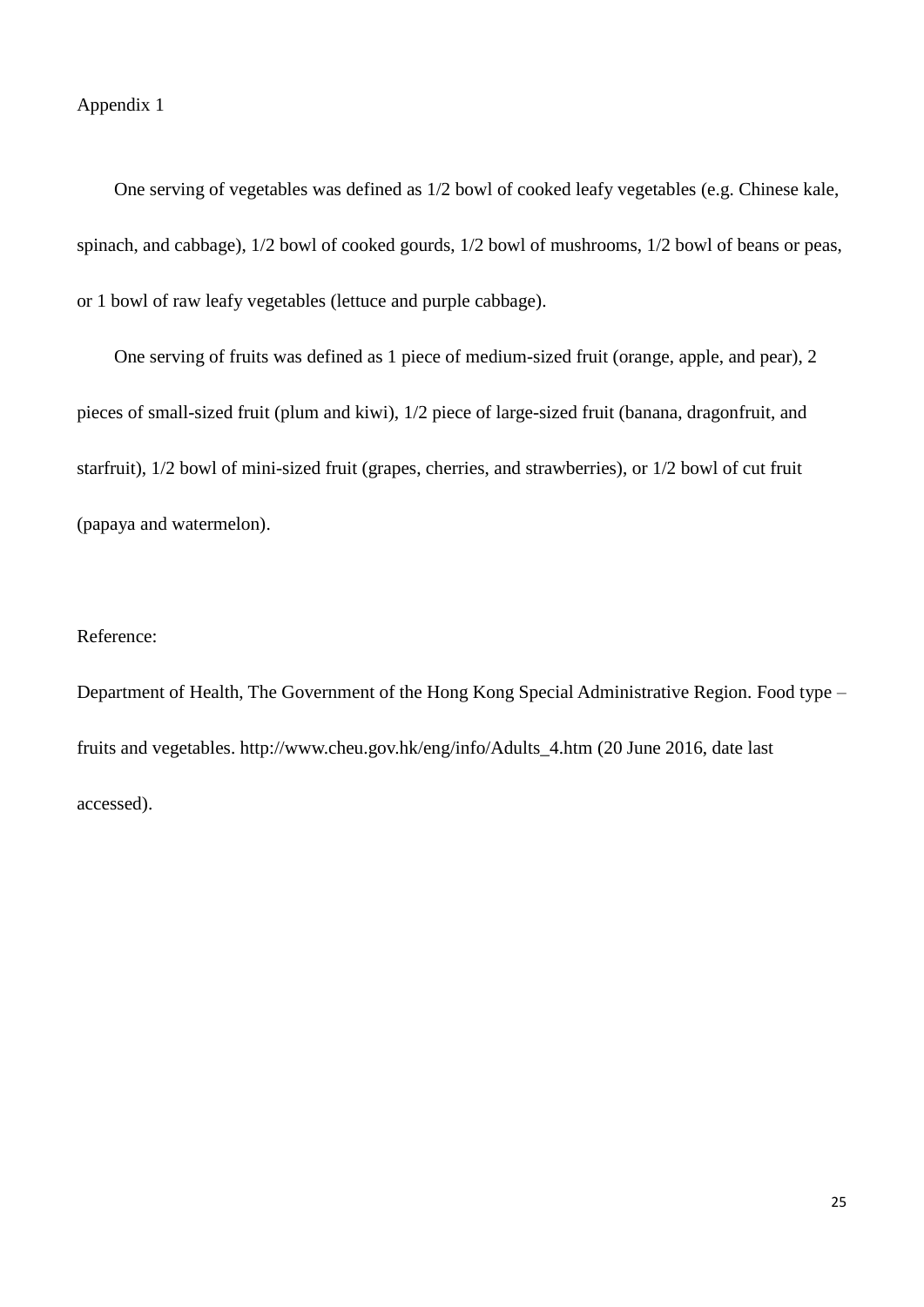## Appendix 2

Longitudinal changes of proportion of participants who were not eating enough vegetables and/or fruits over the first three years among those with incident dementia at Years 4 to 6 (n=330).

|                                   | <b>Baseline</b> | Year 3    | Statistics* |
|-----------------------------------|-----------------|-----------|-------------|
|                                   |                 |           | $(P-value)$ |
| Vegetables, $n$ $(\%)$            | 65(19.7)        | 64 (19.4) | 1.00        |
| Fruits, $n$ $(\%)$                | 139(42.1)       | 135(40.9) | 0.77        |
| Vegetables and fruits, $n$ $(\%)$ | 168(50.9)       | 157(47.6) | 0.32        |

\*McNemar's test